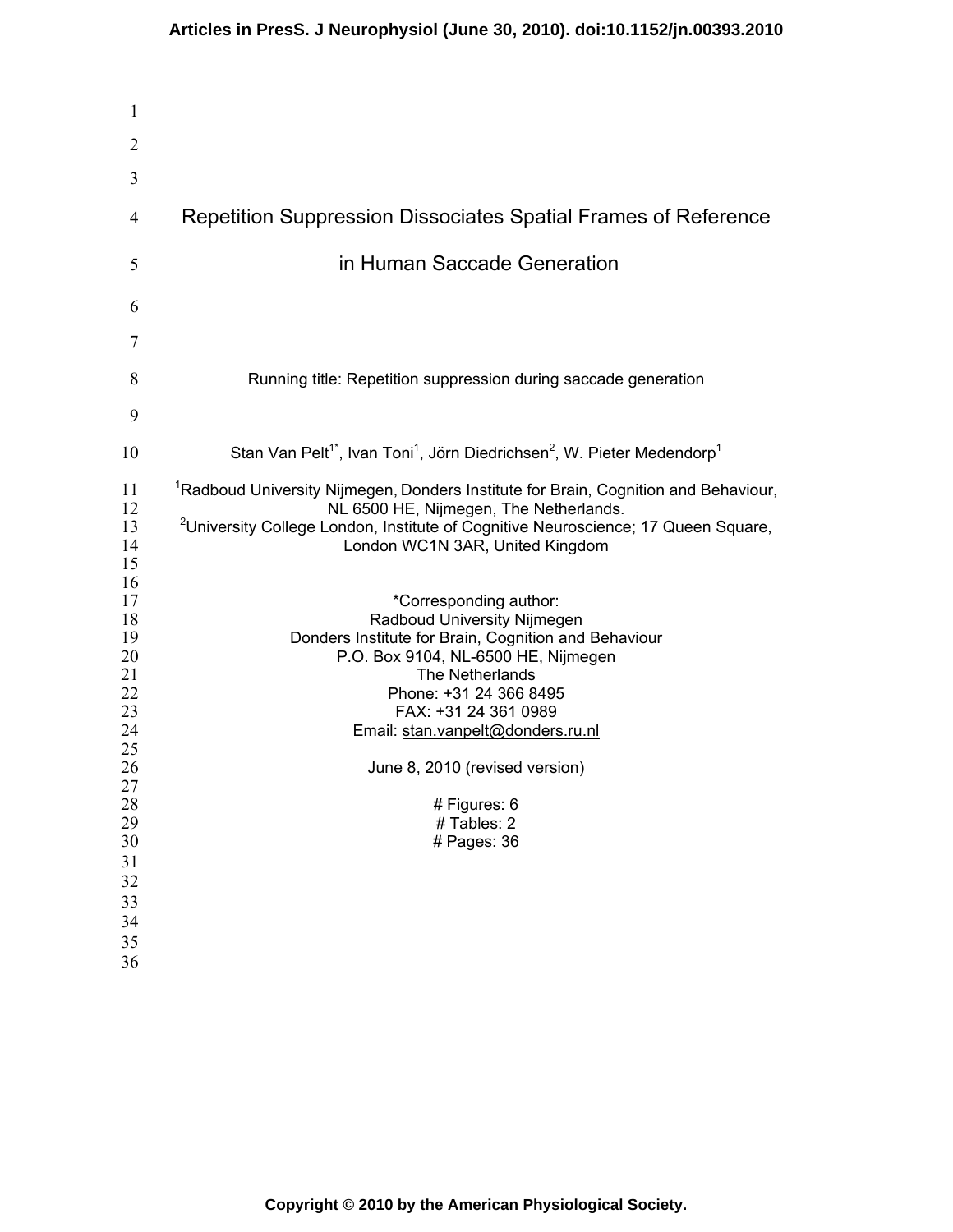#### **Abstract**

The path from perception to action involves the transfer of information across various reference frames. Here we applied an fMRI repetition suppression (RS) paradigm to determine the reference frame(s) in which the cortical activity is coded at several phases of the sensorimotor transformation for a saccade, including sensory processing, saccade planning and saccade execution. We distinguished between retinal (eye-centered) and non-retinal (e.g., head-centered) coding frames in three key regions: the intraparietal sulcus (IPS), frontal eye field (FEF) and supplementary eye field (SEF). Subjects (n=18) made delayed-saccades to one of five possible peripheral targets, separated at 47 intervals of  $9^{\circ}$  visual angle. Target locations were chosen pseudo-randomly, based on a 2x2 factorial design with factors retinal and non-retinal coordinates and levels novel and repeated. In all three regions, analysis of the BOLD dynamics revealed an attenuation of the fMRI signal in trials repeating the location of the target in retinal coordinates. The amount of retinal suppression varied across the three phases of the trial, with the strongest suppression during saccade planning. The paradigm revealed only weak traces of non-retinal coding in these regions. Further analyses showed an orderly representation of the retinal target location, as expressed by a contralateral bias of activation, in the IPS and FEF, but not in the SEF. These results provide evidence that the sensorimotor processing in these centers reflects saccade generation in eye-centered coordinates, irrespective of their topographic organization.

Keywords: saccade generation, fMRI, reference frames, repetition suppression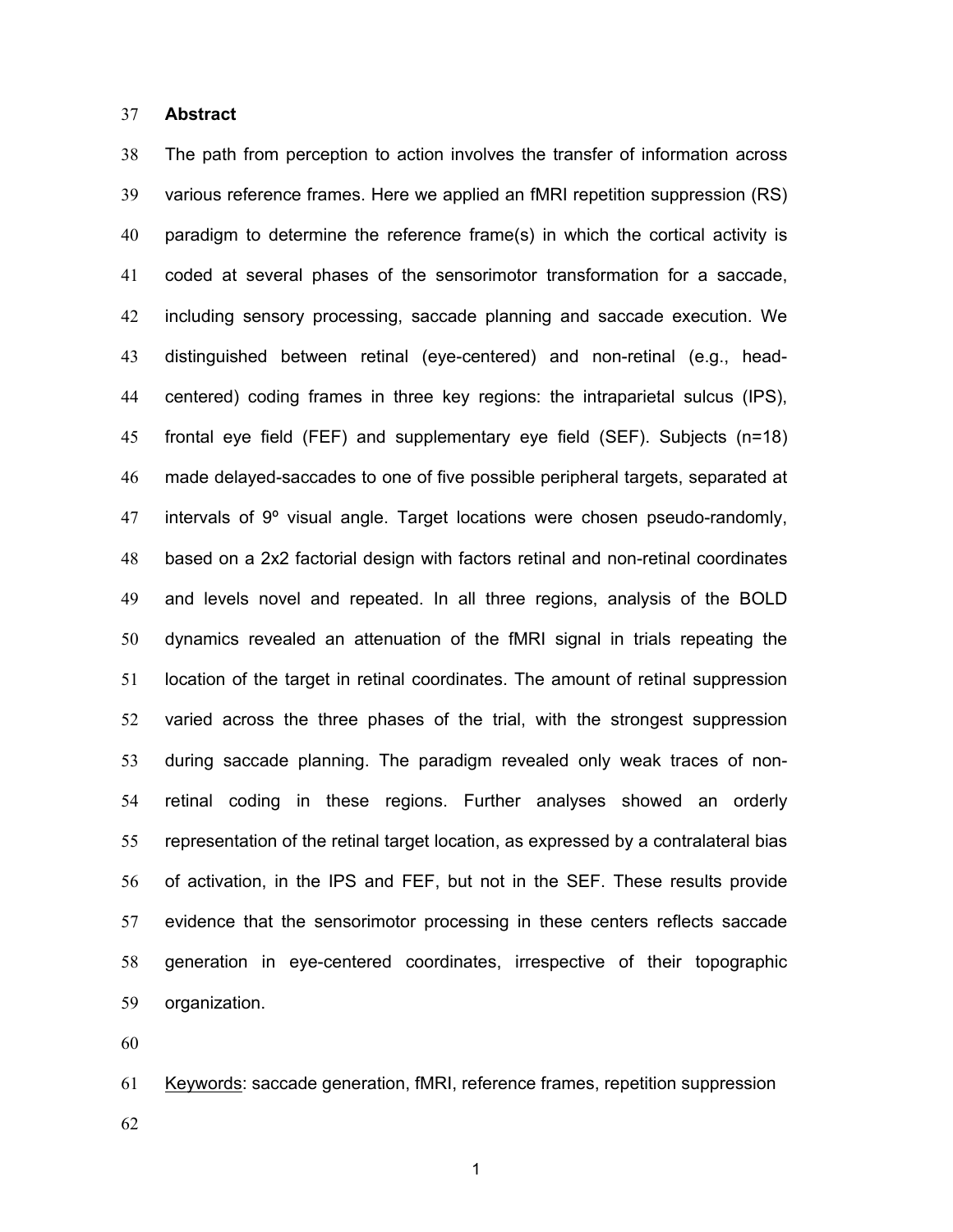#### **Introduction**

To understand how the brain processes and transforms spatial information for movements, the notion of a reference frame is indispensable (Soechting and Flanders 1992). Using this concept, electrophysiological evidence from the monkey has shown that movement-related neurons employ a variety of reference frames, anchored to eyes, head, other body-parts, or world (Colby 1998; Andersen and Buneo 2002; Martinez-Trujillo et al. 2004; Olson 2003). However, it is unclear to what extent this information, which is extracted from post-synaptic action potentials of a relatively small number of pyramidal neurons, can be related to the computations of larger neuronal populations (Logothetis 2008) and to other species, including humans.

Data on spatial reference frames of large neuronal assemblies in the human brain are still scarce. A few recent fMRI studies addressed this issue using topographic mapping procedures. Examining how topographic maps of target locations change as a function of eye position allows to distinguish between retinal (eye-centered) or non-retinal (head/body/space centered) reference frames (Medendorp et al. 2003; Merriam et al. 2003; Sereno and Huang 2006; Gardner et al. 2008). As a result, Medendorp et al. (2003) demonstrated the existence of a retinocentric saccade-and-reach area in parietal cortex, which was recently shown to code movement goals, not motor commands (Fernandez-Ruiz et al. 2007)

However, neurons may not always be topographically arranged along the dimensions of the reference frame they employ. A brain area could encode information in a particular reference frame even if the respective neurons do not show an orderly spatial organization according to the value of that particular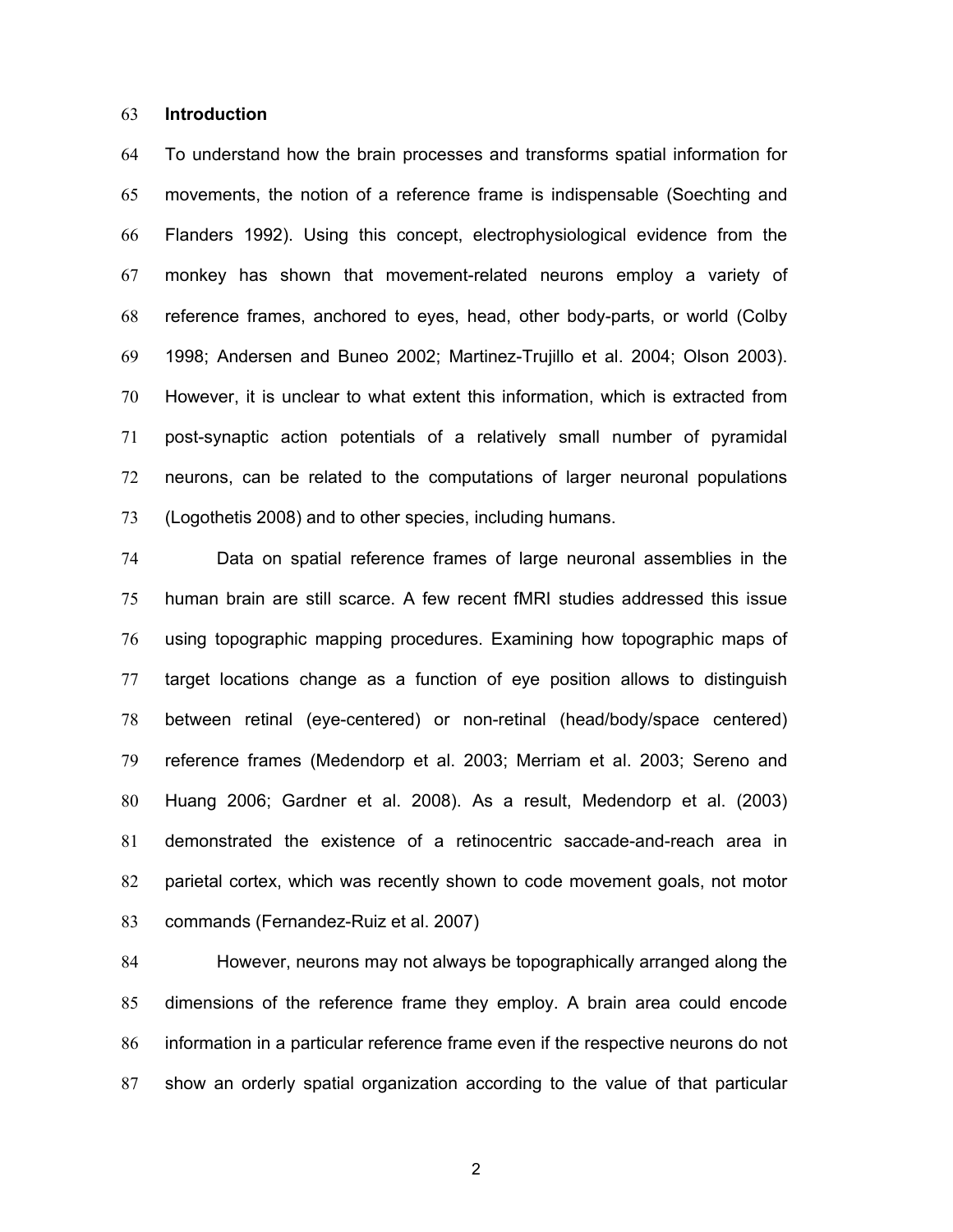parameter. This is likely the case for regions involved in movement control, where multidimensional motor constraints must be organized into a two-dimensional map (Graziano and Aflalo 2007).

Repetition suppression (RS) offers a potential solution to investigate the reference frames used in the neural control of movement without relying on the special case of an orderly topographic arrangement of the relevant neurons. RS is based on the observation that repeated processing of a given stimulus feature leads to a reduction of neural activity in neurons tuned to that particular feature (Desimone 1996). By varying the property of the stimulus across different dimensions, the features processed in a given brain region can be uncovered. While many fMRI studies have successfully used this technique in studies of perceptual representation (McKyton et al. 2007; see Grill-Spector et al. 2006, for review), expectation (Summerfield et al. 2008) and action observation (Hamilton and Grafton 2006, 2008; Dinstein et al. 2008; Majdandžić et al. 2009), to date this method has not been applied to examine neural representations underlying sensorimotor control.

104 In this study, we used RS methods to investigate the reference frames used to encode targets for saccadic movements in the main cortical centers for saccades in the human brain: intraparietal sulcus (IPS), frontal eye field (FEF), and supplementary eye fields (SEF). Participants executed memory-guided saccades to peripherally presented target (Figure 1A). By varying the fixation position for the next trial, we could then make the next target either identical in retinal coordinates, or in non-retinal coordinates. We found a clear reduction of the BOLD signal in all three regions on the second compared to the first trial when the target location was repeated in retinal coordinates, but not, or much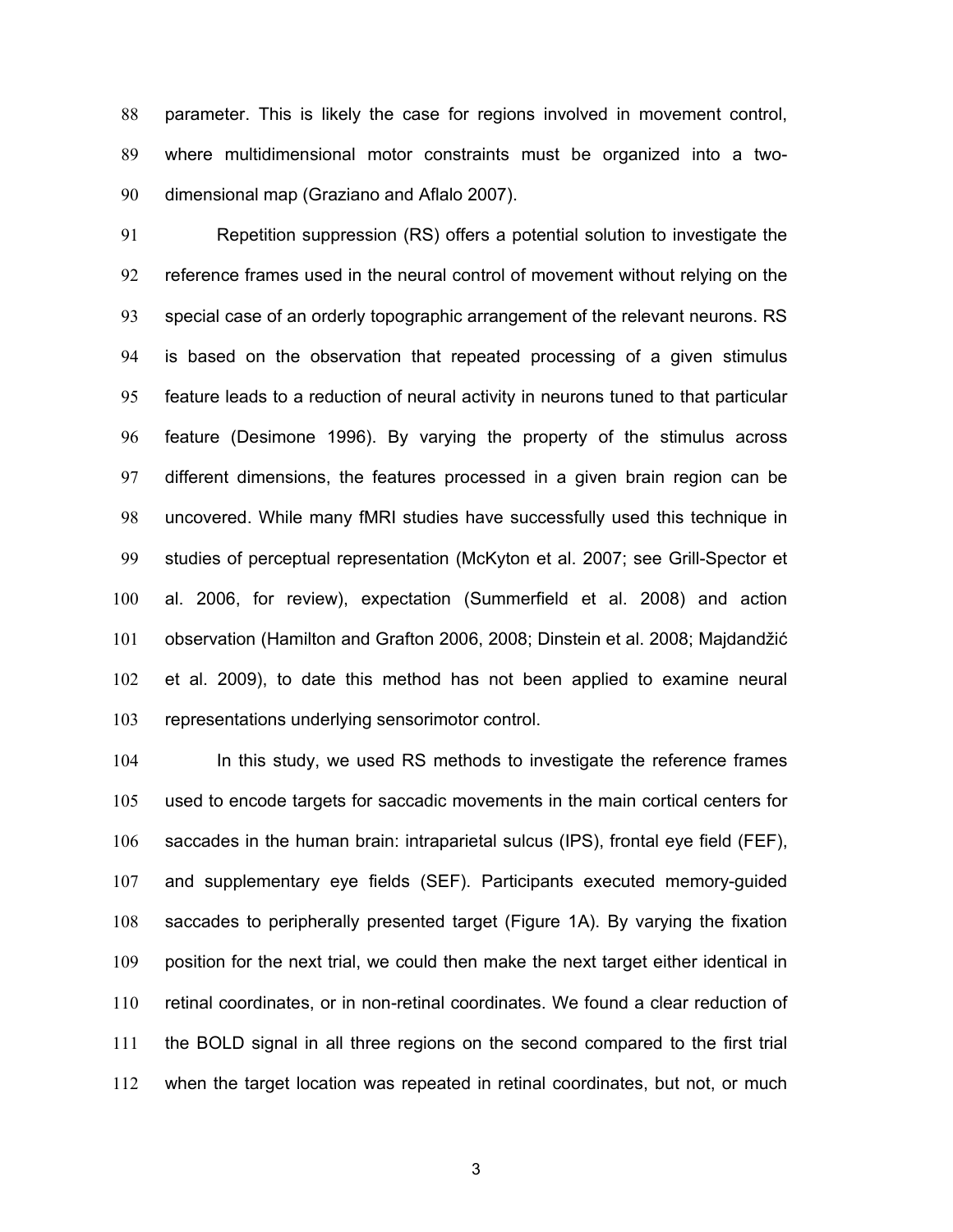less, during a repetition in a non-retinal frame. Retinal suppression was stronger during saccade planning than execution. This suggests that the neural commands from these centers, of which only some have a measurable topographic distribution of spatially-tuned neurons (IPS and FEF), encode saccade goals in retinocentric coordinates.

# **Materials and Methods**

#### *Subjects and ethical approval*

Eighteen healthy subjects with normal or corrected-to-normal vision participated in the study (8 female, 10 male, aged 20-37 years). Three subjects were left-handed; one subject was aware of the exact purpose of the experiment. All gave written informed consent in accordance with the guidelines of the local ethics committee (CMO Committee on Research involving Human Subjects, region Arnhem-Nijmegen, The Netherlands). Subjects practiced the task 1-2 days in advance in a mock setup outside the scanner to ensure that the task and paradigm were correctly understood. In addition, a few practice trials were performed inside the scanner just prior to the experiment.

# *Experimental setup*

133 Subjects were lying supine in the scanner, with their heads tilted  $30^{\circ}$  with respect to the scanner bed by means of a wooden support board that was attached to the bed. This enabled the subjects to view all stimuli directly without mirrors, making the task as natural as possible. Their head was fitted inside a phased-array receiver head coil. The head and neck were stabilized within the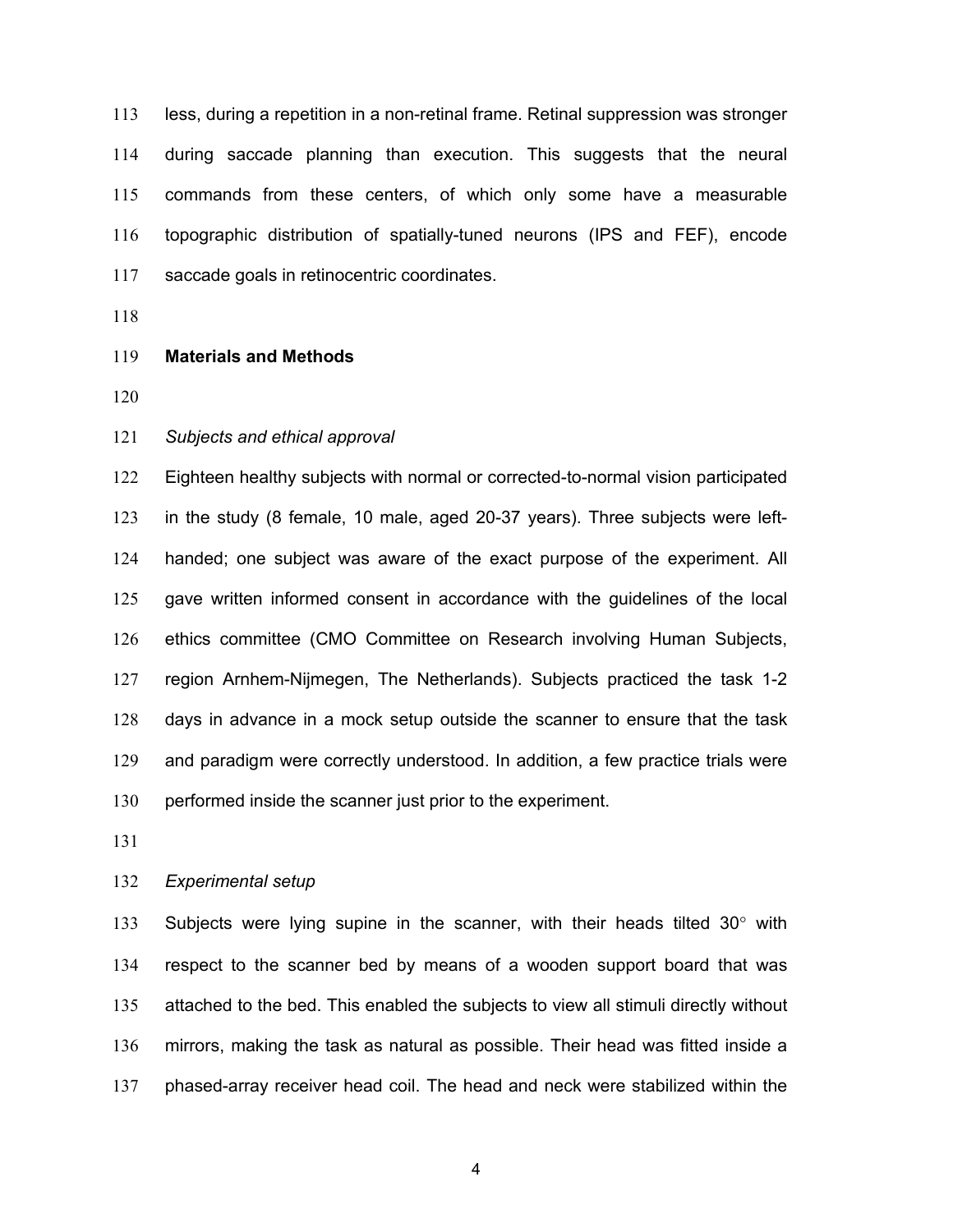head coil using foam blocks and wedges. A foam block was also placed underneath the knees, and in some subjects the elbows and neck were further 140 supported by cushions to make them feel more comfortable.

A stimulus device consisting of seven horizontally placed yellow-colored light-emitting diodes (LEDs), was attached to an arch of about 40 cm height that was placed over the subject's hip, at a viewing distance of 34 cm. The central LED was aligned with the subject's body midline; three peripheral LEDs were 145 located on either side, at an eccentricity of 4.5, 9 and 18 $^{\circ}$  from the central LED. This configuration allowed subjects to view all stimuli with a comfortable, slightly downward gaze direction relative to the head.

Stimulus LEDs were controlled using Presentation software (Neurobehavioral Systems, San Fransisco, CA, USA). Position of the left eye was recorded using a long-range infrared video-based eyetracker (SMI, Teltow, Germany) at a frequency of 50 Hz.

*MR settings* 

Anatomical and functional images were obtained on a Siemens 3 Tesla MRI scanner (Siemens Trio, Erlangen, Germany). Functional images consisted of 32 axial slices acquired by a gradient-echo planar imaging sequence using an eight-channel phased-array receiver head coil (slice thickness 3.0 mm, gap = 17%, in-plane pixel size 3.5 x 3.5 mm, TR = 2000 ms, TE = 35 ms, FOV = 224 mm, flip angle = 80°). In total, 1140 functional images were obtained in one run, lasting 35 minutes. Hereafter, high-resolution anatomical images were acquired using a T1-weighted MP-RAGE sequence (192 sagittal slices, voxel size 1.0 x 162 1.0 x 1.0 mm, TR = 2300 ms, TE = 2.02 ms, FOC = 256 mm, flip angle =  $8^{\circ}$ ).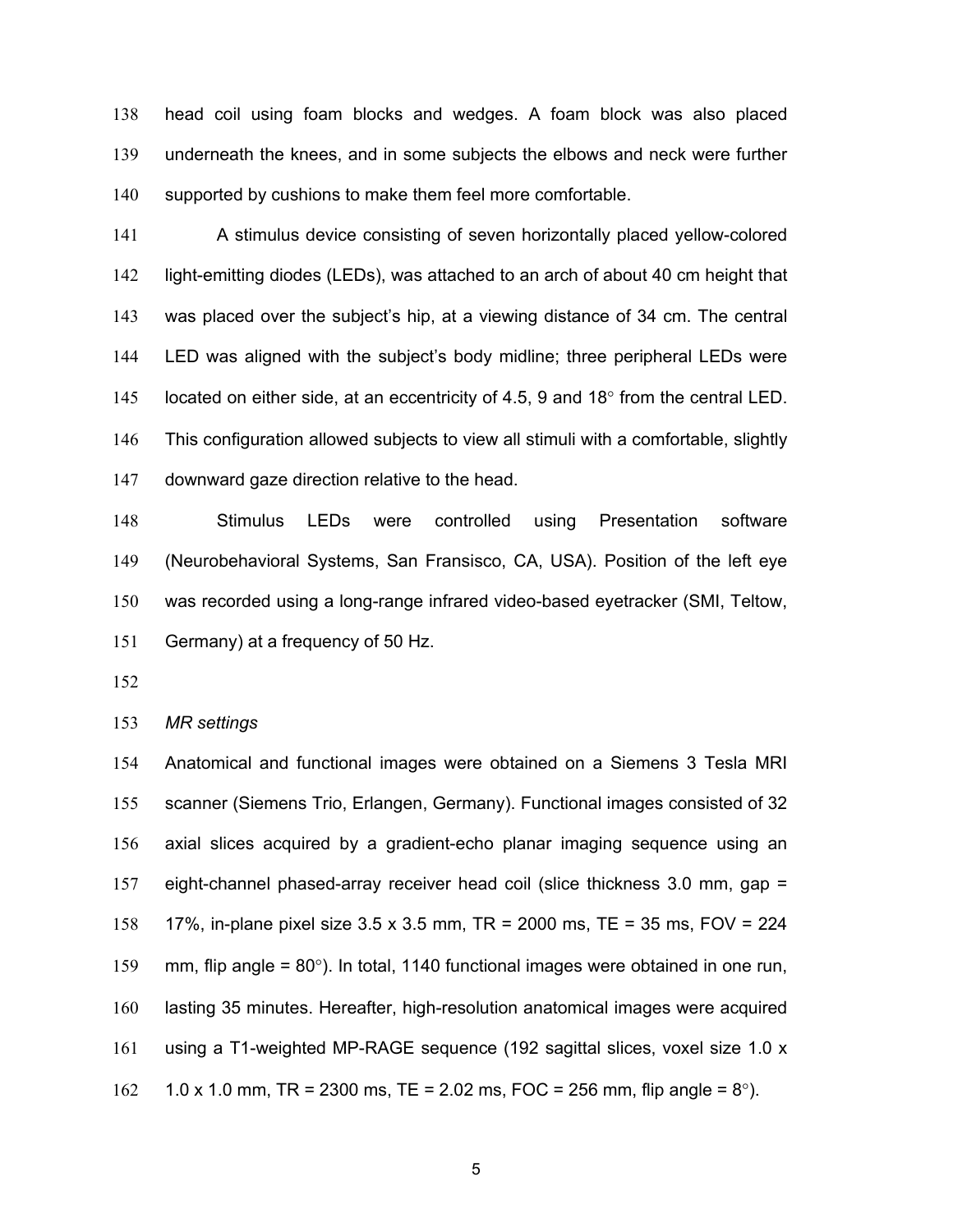### *Experimental paradigm*

The experiment took place in complete darkness; only the stimulus LEDs were visible. Subjects performed a memory-guided saccade task, using a rapid event-related repetition suppression (RS) design (Figure 1A, upper panel). A trial started with a subject fixating an illuminated stimulus LED (Fixation Point, F). Then, after a period of 3 s, one of the other stimulus LEDs flashed for 200 ms, which served as the target stimulus (S) for the pending saccade. This was followed by a 3.8 s memory delay during which the subject maintained fixation on F. Subsequently, F was extinguished, which was the go-cue for the subject to make the saccade to S, as accurately as possible. Then, 1 s later, the next trial started, with an intermediate refixation saccade to change F to a different location than S in the previous trial. Each trial lasted eight seconds. Trial lengths were not jittered to rule out potential confounding effects caused by the nonlinear nature of RS (Van Turennout and Martin 2003). Furthermore, the trial sequence was chosen such that correlation between the fMRI-regressors describing the BOLD-signal during the delay period was low (<0.3). The total experiment consisted of 36 blocks of 4 trials, yielding a total of 144 trials.

In each trial, both F and S could be presented at one of five possible 182 locations, at -18°, -9°, 0°, +9° or +18° from the center. Combinations of F and S were chosen pseudo-randomly; we did not test trials in which S=F since this implied no saccadic response. In the majority of trials (85 %), the angular 185 separation between F and S was  $9^{\circ}$  to exploit the fact that  $9^{\circ}$  saccades may drive higher BOLD responses than larger amplitude saccades, based on the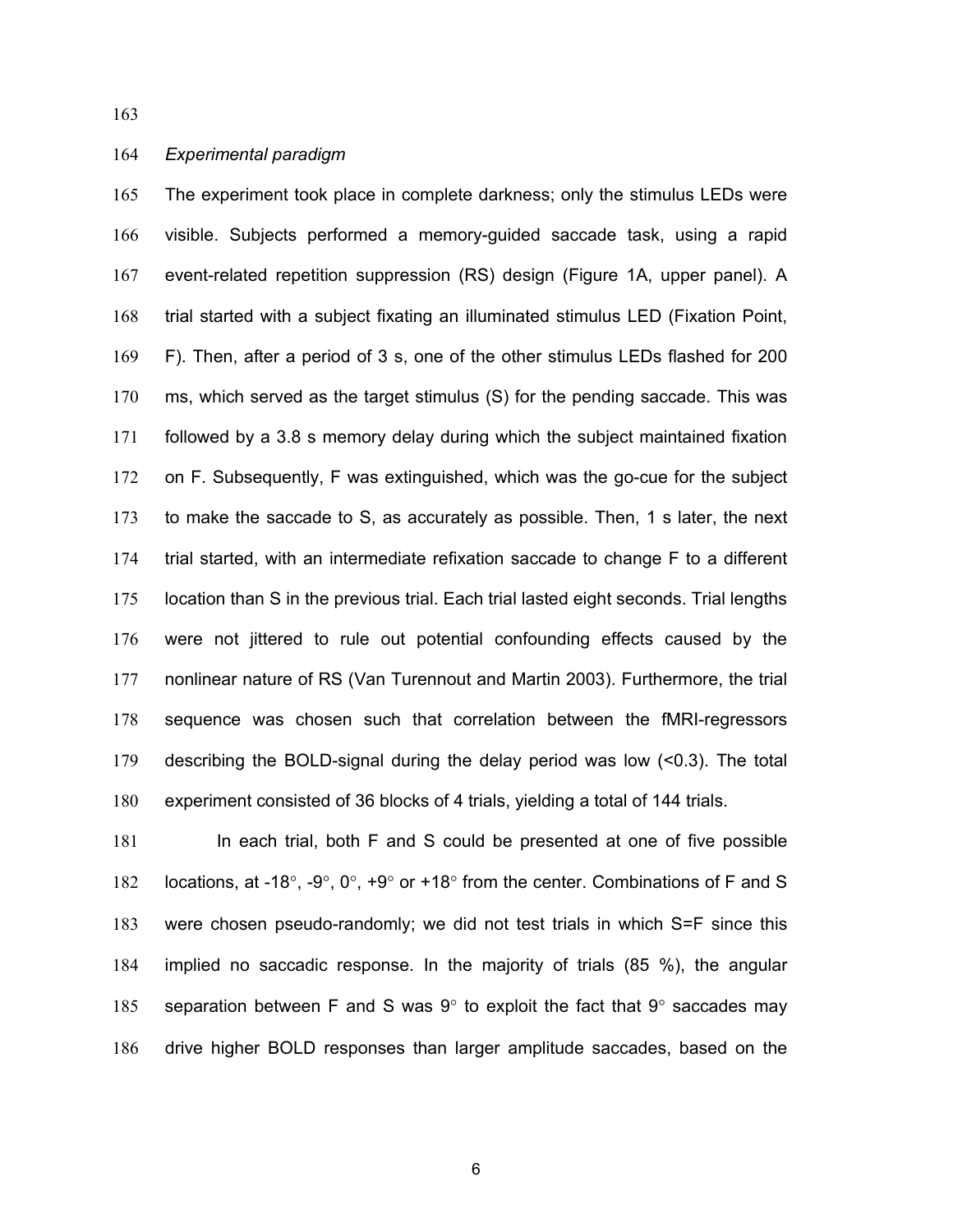overrepresentation of the central visual field in several visual and oculomotor regions (Ben Hamed et al. 2001).

Because the head and body were fixed during the experiment, head, body, and space-centered reference frames can be treated as equivalent, and are therefore referred to as a non-retinal reference frame. Likewise, under the present conditions, retinocentric, eye-centered and gaze-centered reference frames can be considered synonymous notions, and referred to as a retinal reference frame.

Repetition suppression effects were elicited by systematically manipulating target location over successive trials in a 2x2 design, with conditions retinal and non-retinal coordinates (labeled as R and N, respectively), and levels novel and repeated (labeled as n and r, respectively). E.g., as illustrated in Figure 1A, the retinal location of a target presented in trial t, could be repeated in the next trial t+1, while the non-retinal location was novel (lower left panel; retinal repeated, non-retinal novel; RrNn). Alternatively, the retinal location of the target in trial t+1 could be novel compared to the preceding trial t, while the non-retinal location was repeated (RnNr, lower right panel). Finally there were two types of trials (not shown) in which the location of the target was either repeated or novel in both coordinate frames (RrNr and RnNn, respectively).

The first trial of each block was not included in the RS analysis in order to avoid carry-over effects from the previous block (we used these trials to define our oculomotor regions-of-interest, see below). The remaining 108 trials consisted of 36 RnNn trials, and 24 trials of each of the other three types of trials (RrNn, RnNr, RrNr). A target's retinal or non-retinal location was never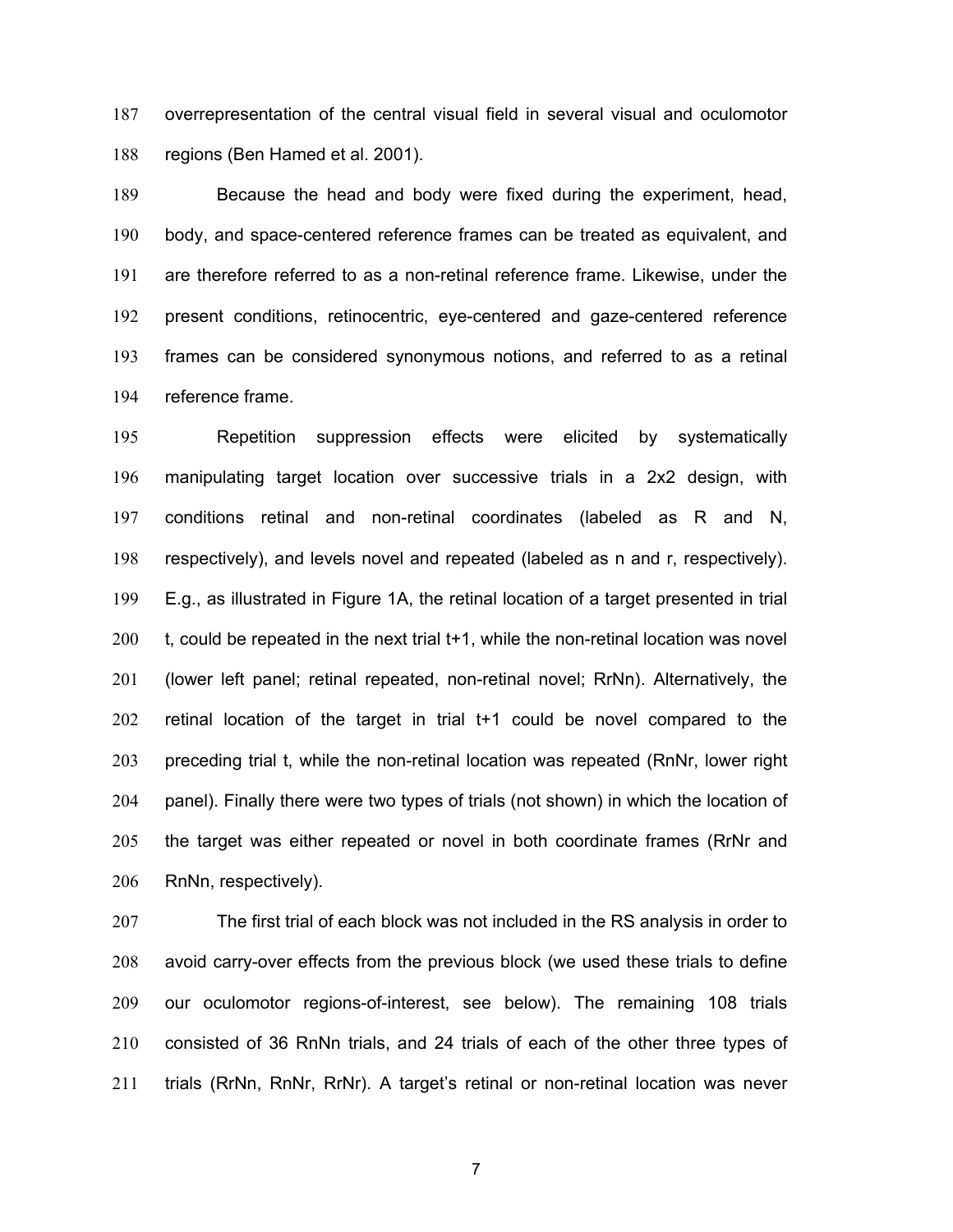repeated more than once in a row in order to get the strongest RS effects and avoid adaptation fatigue (Van Turennout et al. 2003). Target directions were balanced across the visual and craniotopic hemifields; average amplitudes were the same across the four conditions. The intermediate saccades between trials to change initial fixation points were also chosen such that on average they could not explain any RS effect in either reference frame.

After each block of four trials, subjects performed a so-called washout task to allow the BOLD signal to return to baseline level after several RS trials, alleviating possible longer lasting RS effects (Majdandžić et al. 2009). The start of this washout task was indicated by three brief subsequent flashes of two 222 targets (first -4.5 $\degree$ /+4.5 $\degree$ , then -9 $\degree$ /+9 $\degree$ , finally -18 $\degree$ /18 $\degree$ ), followed by the onset of the central LED for a jittered duration (1.4-12.6 s). Subjects were instructed to fixate this LED and track it as it subsequently jumped to different locations after each 250 ms, eight times in total. These locations were balanced across directions and were evenly distributed across the 7 LEDs on the stimulus device. The washout task ended by a period of central fixation (1.4-14.0 s) followed by again the same three short flashes, but now in opposite order. Each washout period lasted 15.2 – 32.0 s (mean 23.1 s). After each 6 blocks and their associated washouts, subjects had a rest period of 30 s, during which there was no visual stimulation and they could freely move their eyes. The total experiment lasted 60 minutes, including practice and anatomical scanning.

*Behavioral analysis* 

Eye movement data (horizontal component) were processed separately per block of four trials and calibrated in degrees based on the fixation data of the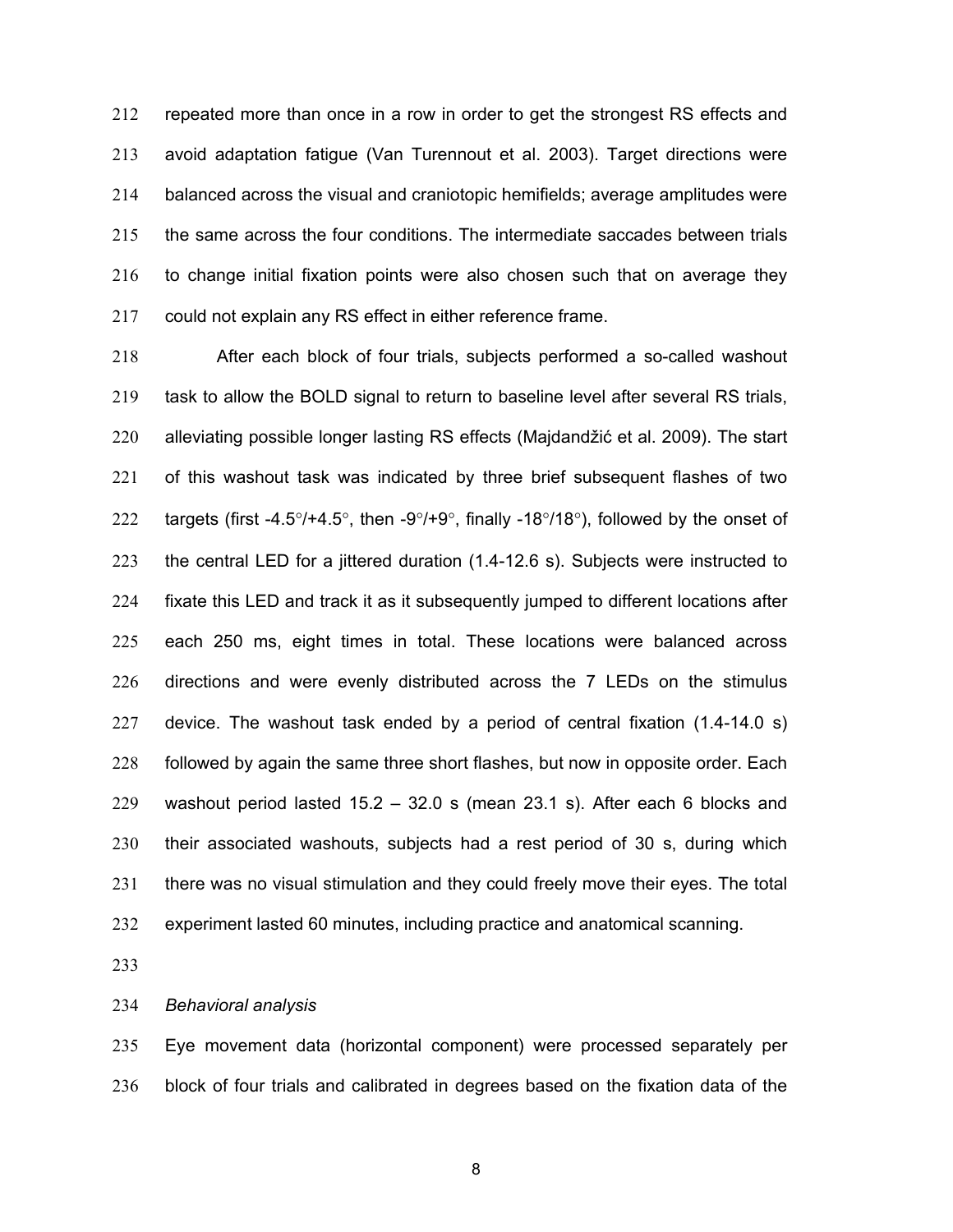following washout period. This generally yielded calibration accuracies better than 1.5°. Figure 1B show the eye traces of a typical subject from central 239 fixation to a remembered target location at either  $9^{\circ}$  (gray) or  $-9^{\circ}$  (black), in relation to the temporal order of events (see Fig 1A). As shown, this subject maintained fixation during the presentation of the target cue, and made eye movements with latencies of about 200 ms in the correct directions after the fixation target was turned off. Due to technical problems, eye-movement data of one subject were lost for the last 12 blocks of trials. We used the eye recordings to identify error trials, which were defined as trials in which subjects did not keep fixation when required, or made saccadic responses that were anticipatory or into the wrong direction. Although the temporal resolution (20 ms) was relatively course, eye traces were also used to determine reaction times. On 249 average,  $9 \pm 4$  (SD) trials per subject were discarded based on these criteria. 250 For the remaining trials, average fixation accuracy was  $1.8^{\circ}$  (SD =  $1.4^{\circ}$ ) across subjects. Accuracy of saccades to the remembered targets, in degrees of visual 252 angle, was  $3.0^{\circ}$  (SD = 1.2°) across conditions. This confirmed that the saccades were driven by the memory of the actual targets and were not simply guided stereotypically to the left or right.

### *Preprocessing of fMRI data*

fMRI data were analyzed using BrainVoyager QX (Brain Innovation, Maastricht, The Netherlands). Subsequent analyses were performed using Matlab (The Mathworks). The first five volumes of each subject's data set were discarded to allow for T1 equilibration. Functional data were first corrected for slice scan time acquisition and motion. Subsequently, the data were temporally filtered using a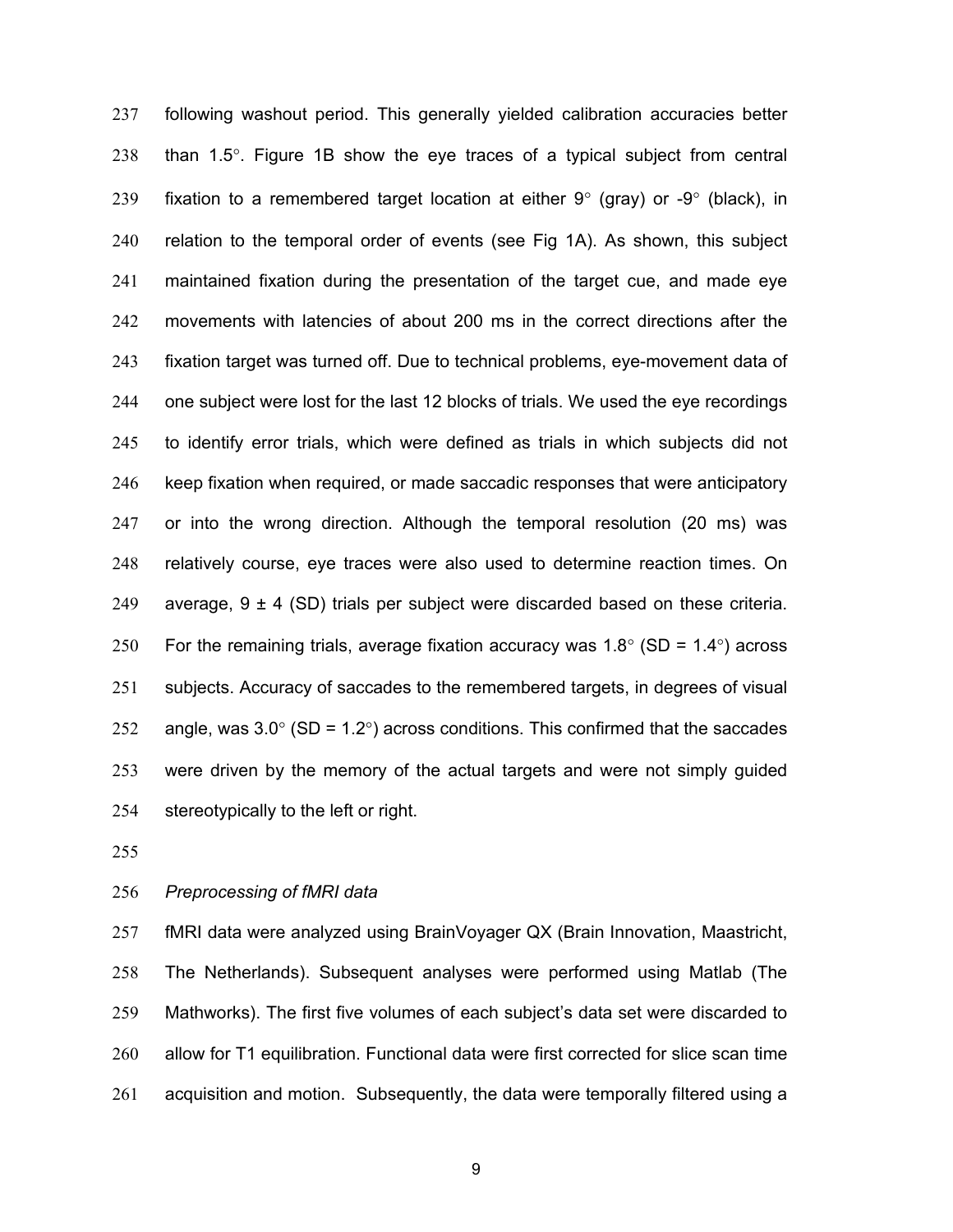high-pass filter with a cutoff frequency of 1/268 s. The functional images were co-registered with the anatomical scan and transformed into Talairach coordinate space using the nine-parameter landmark method (Talairach and Tournoux 1988). Finally, the images were smoothed with an isotropic Gaussian kernel of 8-mm full-width-at-half-maximum.

#### *Statistical inference and regions of interest*

The goal of the study is to use repetition suppression to investigate the reference frames employed in the three key cortical centers for saccades; the IPS, FEF and SEF. We used the first trials (referred to below as localizer trials) 272 of each block to identify these regions, while the other trials (below referred to as RS trials) in the block subserved the RS analysis in the regions. This split of the data was done to avoid any circular analyses of the data (see Kriegeskorte et al. 2009).

276 For each subject we defined 19 regressors. Four of these were used in relation to localizing the ROIs. More specifically, one regressor specified the 2-s fixation period of the localizer trials as well as the fixation periods in the washout task, the second, third and fourth regressors specified the stimulus period, the memory interval and the saccade periods of the localizer trials.

Seven regressors were modeled in relation to studying the RS effects, based on using the RS trials. The first modeled the 2-s fixation periods at the beginning of each trial. The second regressor captured the periods of 0.2 s during which the target stimulus was presented. Four other regressor functions characterized the subsequent working memory interval according to the 2 x 2 design of conditions Retinal (R) and Non-retinal (N) locations with levels Novel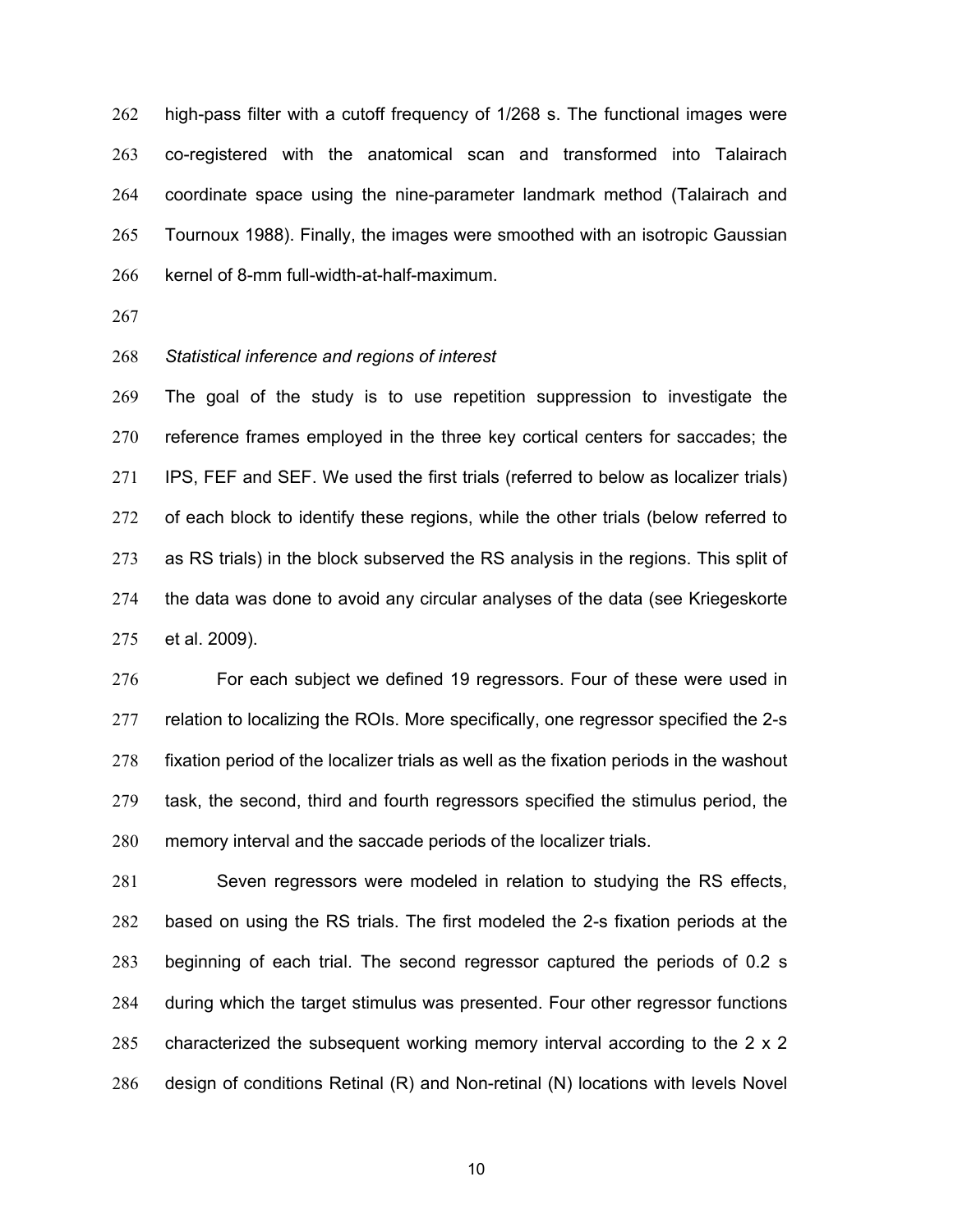(n) and Repeated (r). These regressors (RnNn, RrNn, RnNr, and RrNr) covered the 3.8 s delay period starting with target offset until fixation point offset (go cue). Saccade periods of the RS trials were modeled by the seventh regressor, which included the first second after the go cue and the first second after presentation of the fixation LED of the next RS trial.

In addition to these eleven regressors, we used eight regressors of non-interest. One modeled the delay periods of error trials; another characterized the periods of rest and the intervals in which the cues for the start and end of the washout period were presented. All regressors were defined as boxcar-functions over the time interval they described and were convolved with a hemodynamic response function (modeled using a two-gamma model function with response undershoot ratio of 6, time to response peak of 5 s and time to undershoot peak of 15 s). The final six regressor functions represented the head motion, based on the six parameters provided by BrainVoyager's motion-correction algorithm.

Individual subject GLMs were corrected for serial correlations in the time courses. Random effects group analyses were performed to test effects across subjects, using the false discovery rate (FDR) controlling procedure to correct for multiple comparisons, at the q(FDR)<0.01 significance level (Genovese et al. 2002). Using a random-effects group analysis, we first determined the regions that show significant activity during oculomotor preparation and execution in the localizer trials. From the activation maps, we selected three bilateral regions of interest (ROI), known to be important regions in saccade generation: FEF, SEF and a region in the intraparietal sulcus (IPS). Each ROI was defined as all the contiguous voxels that exceeded a threshold of q(FDR)<0.05 within a cubic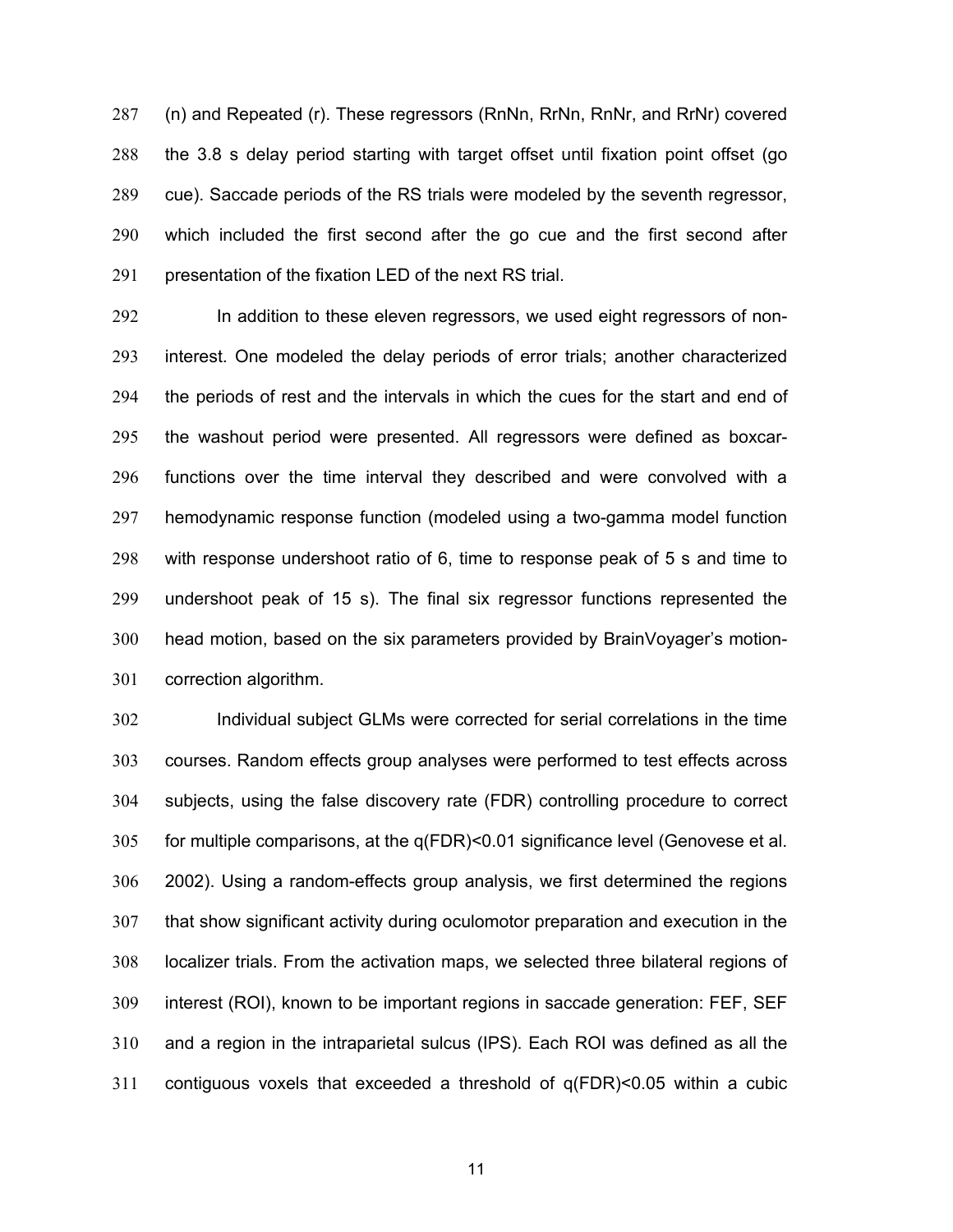cluster of 8x8x8 mm (to match the smoothing kernel), centered at the points of peak activation.

# *Linear deconvolution*

In a second analysis, we used finite impulse response deconvolution to extract the activation profiles in the ROIs for each of the four RS conditions (RnNn, RrNn, RnNr, and RrNr). In this approach, the BOLD data were first resampled into 0.5 s time intervals. Then, for each condition, a set of 31 impulse responses (one impulse per 0.5-s volume) was aligned to the start of each trial in the group. Together, the 31 impulse regressors for a given condition modeled the activation time course for trials in this condition with two points per second over 15 s. Thus, each group of trials yielded 31 columns to a subject's GLM design matrix, with ones at the appropriate locations, to model the 31 impulse functions for that trial group (Dale 1999; Serences 2004; Brown et al. 2006). Fitting this design matrix to the resampled data automatically deconvolves the time series of each RS condition (Brown et al. 2006), without making any assumption about the shape of the activation profile, other than its length (15 s in this case). Because of the random ordering of the four trial types, effects of previous trials are balanced out in this analysis (is assumed that the haemodynamic response is linear), as is shown in Fig 3, where all time traces start from the same baseline. Next, for each RS condition and each ROI, a mean signal and standard deviation were computed across subjects. Differences between conditions capture the RS effects in either reference frame. That is, retinal RS follows from (RnNn + RnNr) – (RrNn + RrNr) and non-retinal RS is computed as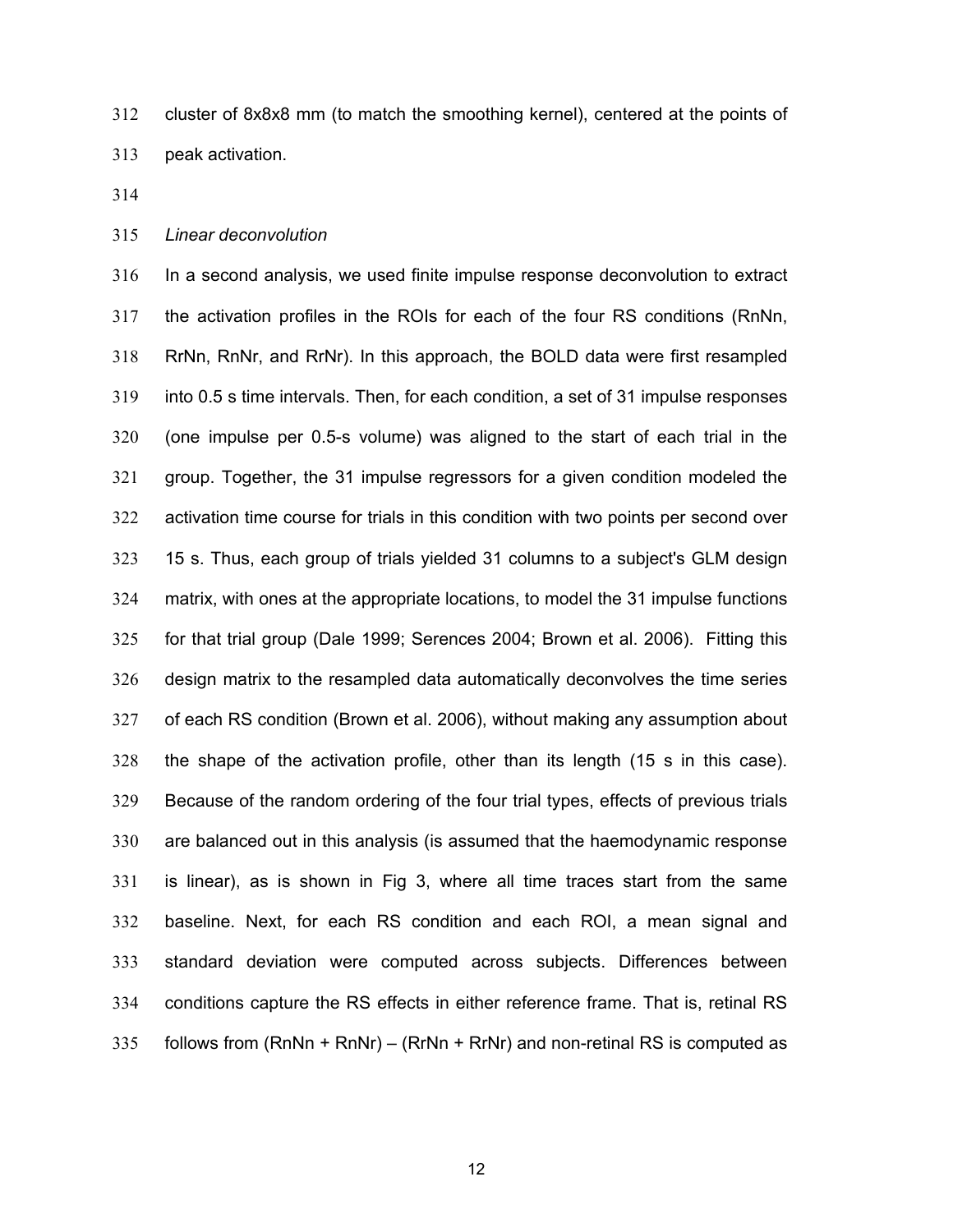(RnNn + RrNn) – (RnNr + RrNr). Statistical significance was tested using paired t-tests and repeated-measures ANOVAs at the P<0.05 confidence level.

#### **Results**

#### *Behavioral performance*

Subjects performed memory guided saccades to targets whose coordinates were systematically manipulated in both retinal and non-retinal coordinates (labeled as R and N, respectively). Thus, with respect to the previous trial, target locations could be novel in both retinal and non-retinal coordinates (RnNn, see Figure 1A), repeated in both reference frames (RrNr), or novel in one, but repeated in the other frame (RnNr and RrNn).

Table 1 shows performance (defined as correct fixation and saccade direction) and saccade latencies for each of these four trial types. Across subjects, performance was >93% correct, in all conditions. A 2x2 repeated-measures ANOVA with repeated versus non-repeated trials and retinal versus non-retinal target locations as factors revealed no significant main (F(1,17)<3.98, P>0.062) or interaction effect (F(1,17)=1.30, P=0.27). The mean 354 latency of the saccadic response was  $217 \pm 69$  ms (mean + SD) across the four conditions. The differences among the four conditions were not statistically significant (F(1,17)<0.86, P>0.36). Finally, there were no differences either in performance or in saccadic latency between the first and second half of the performed trials (t-test, P<0.01). Together, the behavioral results indicate that possible differences in corresponding fMRI activations cannot be related to different levels of task performance.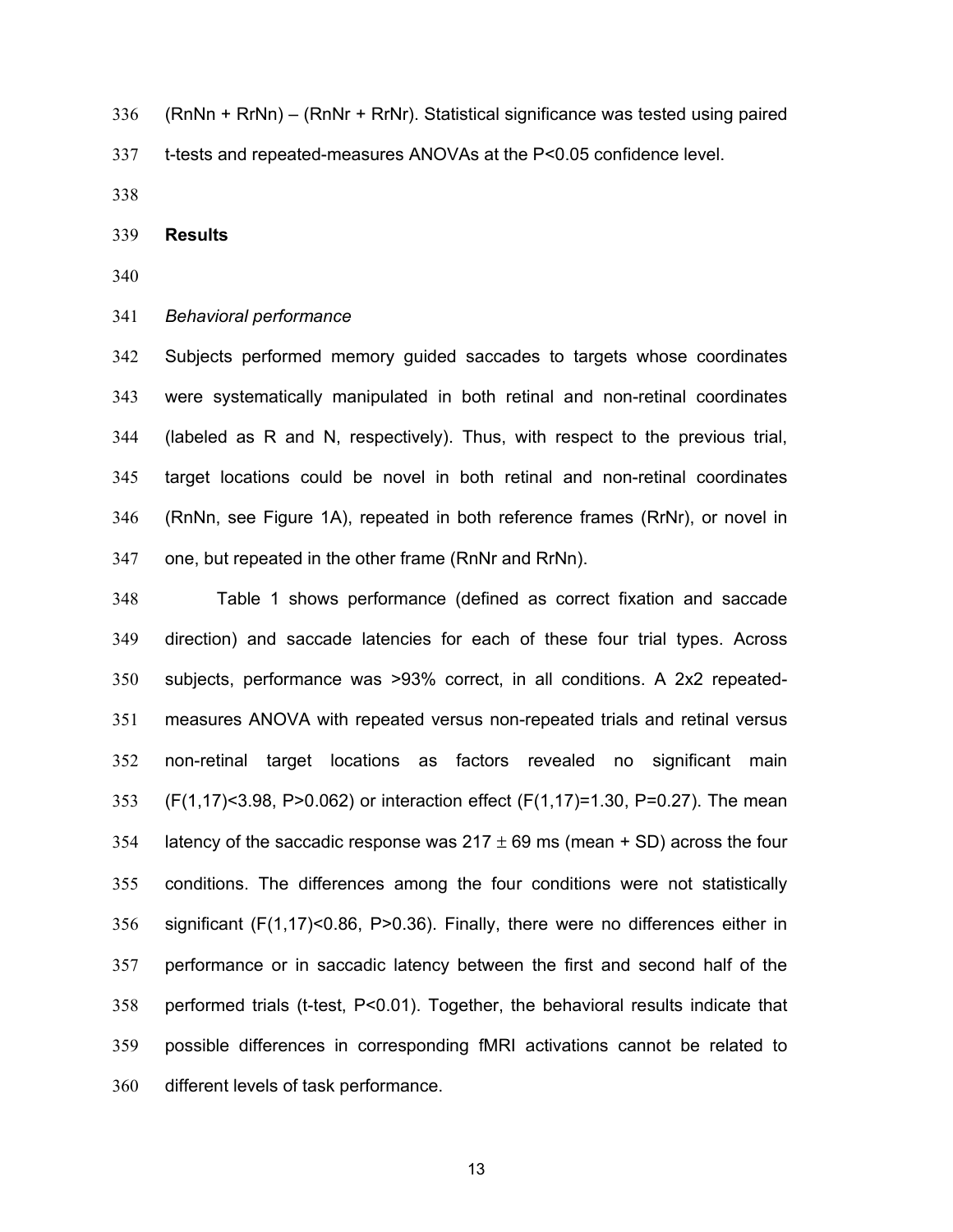### *fMRI activation data*

# *Activation maps during delay period*

Using a random-effects group GLM analysis across all 18 subjects, we first identified the cortical areas involved in saccade generation using the localizer trials (see Methods). Figure 2A and B show two anatomical views of these results, in neurological convention, thresholded at q(FDR)<0.01. In Fig 2C and D, this activation map is rendered onto an inflated representation of the left hemisphere of one of the subjects. Consistent with previous results, a bilateral network of eye-movement related cortical areas was activated (Schluppeck et al. 2005; Curtis and D'Esposito 2006; Brown et al. 2004; Connolly et al. 2002). This included a region along the intraparietal sulcus (IPS), which might be the human analog of monkey area LIP (Medendorp et al. 2003; Connolly et al. 2007; Sereno et al. 2001). In the frontal cortex, we found significant voxels at the junction of the precentral sulcus and the superior frontal sulcus, probably corresponding to the frontal eye field (FEF; Paus et al. 1996; Brown et al. 2004). More medially, significant voxels were found along the interhemispheric fissure, extending onto the dorsal cortical surface, which can be classified as the supplementary eye field (SEF; Picard and Strick 2001; Grosbras et al. 1999; Brown et al. 2004). Finally, more laterally in the left frontal cortex, significant responses were found in voxels covering the precentral sulcus, corresponding to the ventral premotor area (PMv; Picard and Strick 2001; Beurze et al. 2007).

Table 2 lists the mean Talairach coordinates (in mm) of the peak voxel within each region, together with the corresponding t-values across subjects.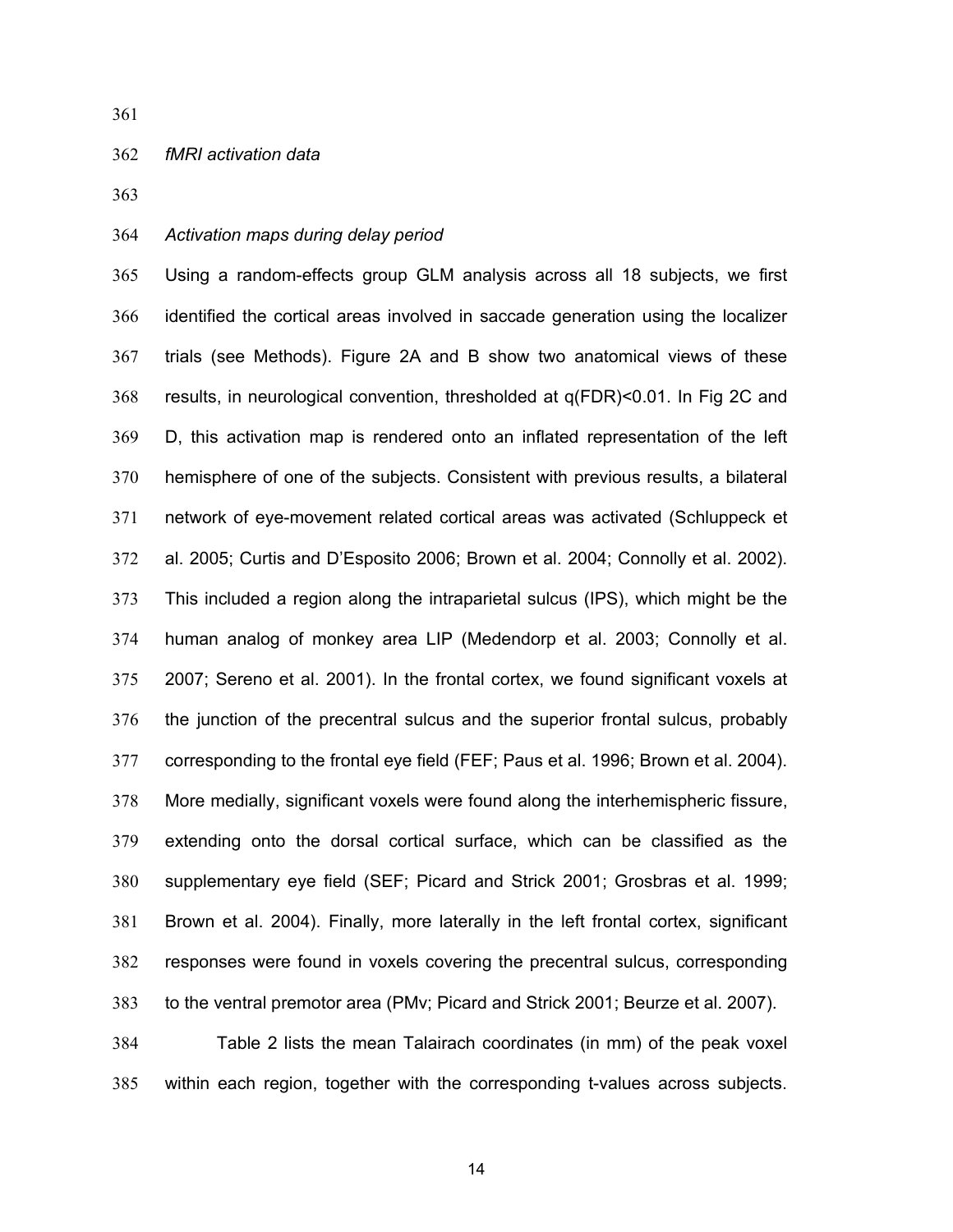From these regions, we subjected the bilateral regions IPS, FEF, and SEF, each defined as all contiguous voxels exceeding a threshold of q(FDR)<0.05 within a cubic cluster of 8x8x8 mm, to a careful investigation of the RS effects. 

# *Reference frame-dependent repetition suppression*

Can repetition suppression reveal which frames of reference are used to code the representation in these oculomotor regions? Given our hypotheses, we may predict that, when the retinal location of a target is repeated in subsequent trials, voxels will show an attenuation of their BOLD-activation when the underlying neuronal populations code target location in a retinal reference frame, but not if they code in a non-retinal reference frame. Conversely, regions that code the non-retinal (e.g. craniotopic) location of a target will only show BOLD adaptation when the non-retinal location of the target is repeated. Of course, it is also possible that a region would be best characterized by a mixture of these two frames.

Figure 3A shows the reconstructed BOLD response of the left and right IPS over a time course of 12 s, averaged across subjects (see Methods). Repeated trials (gray) had the same target location as the previous trial (black) in retinal coordinates. Time t=0 s denotes the onset of the target stimulus; t=4 s the go-cue for the saccade. As shown, in both novel and repeated trials, after the brief presentation of the target stimulus (t=0 s), cortical activation during the first delay period shows first a phasic response (time interval 0 to 4 s), followed by a tonic response (time 4 - 6 s). Then, at time 7 - 10 s, there is again a strong increase in cortical activation, caused by the execution of planned saccade and the subsequent saccade to fixate a new fixation point (see Methods). The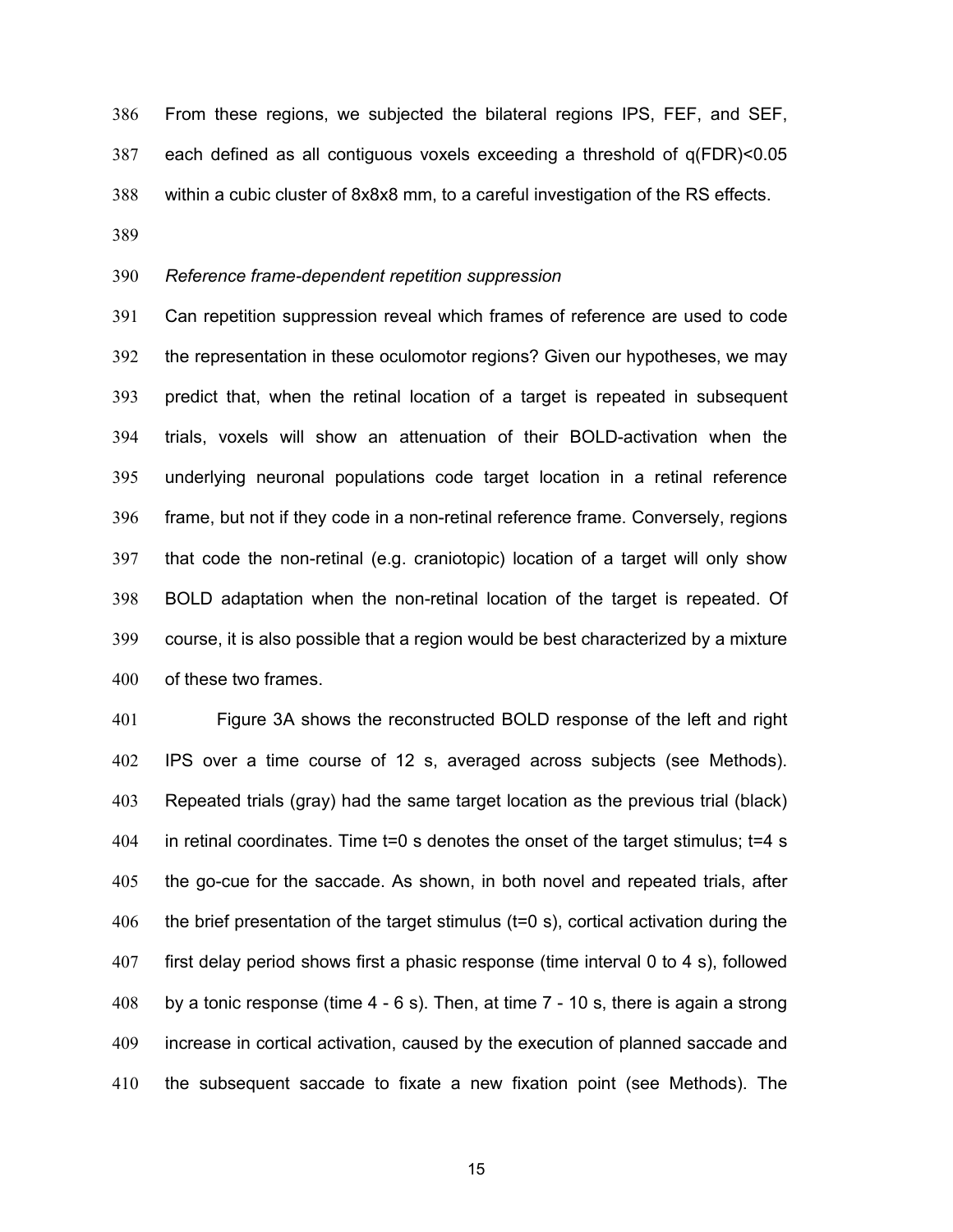activity, in particular the early phasic and tonic activity is suppressed in repeated trials compared to novel trials, in both hemispheres, which would be consistent with the prediction of the retinal model. Figure 3C illustrates this more clearly, by showing the mean difference (± 95% confidence intervals) between the activation patterns during novel and repeated trials (average repetition suppression in retinal coordinates). Across the entire trial period, BOLD activation during repeated trials is significantly lower than during novel trials (paired t-test, P<0.001), with the suppression effects most pronounced during the tonic delay phase.

To investigate whether the retinal representation in the IPS is intermingled with a non-retinal representation, we compared novel and repeated trials with the same target location in non-retinal coordinates. As shown in Figure 3B, activation patterns during novel and repeated trials are quite similar. Their difference is plotted in Fig 3D, together with the 95% confidence intervals (gray area). Across the entire time course, and in both hemispheres, the difference in activation does not significantly deviate from zero (P>0.41). Thus, we found no clear evidence for a non-retinal representation, in contrast to clear findings regarding the retinal representation.

The results of the IPS are exemplary for those in the FEF and SEF. Therefore, to analyze the findings quantitatively for each ROI, we computed in each subject the average difference between the novel and repeated signals at three phases of the trial, indicated by the vertical gray boxes in Figure 3A. The resulting value is a measure for the amount of repetition suppression (RS value). We computed these RS values (corrected for the fMRI hemodynamic lag) for the stimulus-related activity (S: 1-3.5 s), the delay period (D: 4-6.5 s),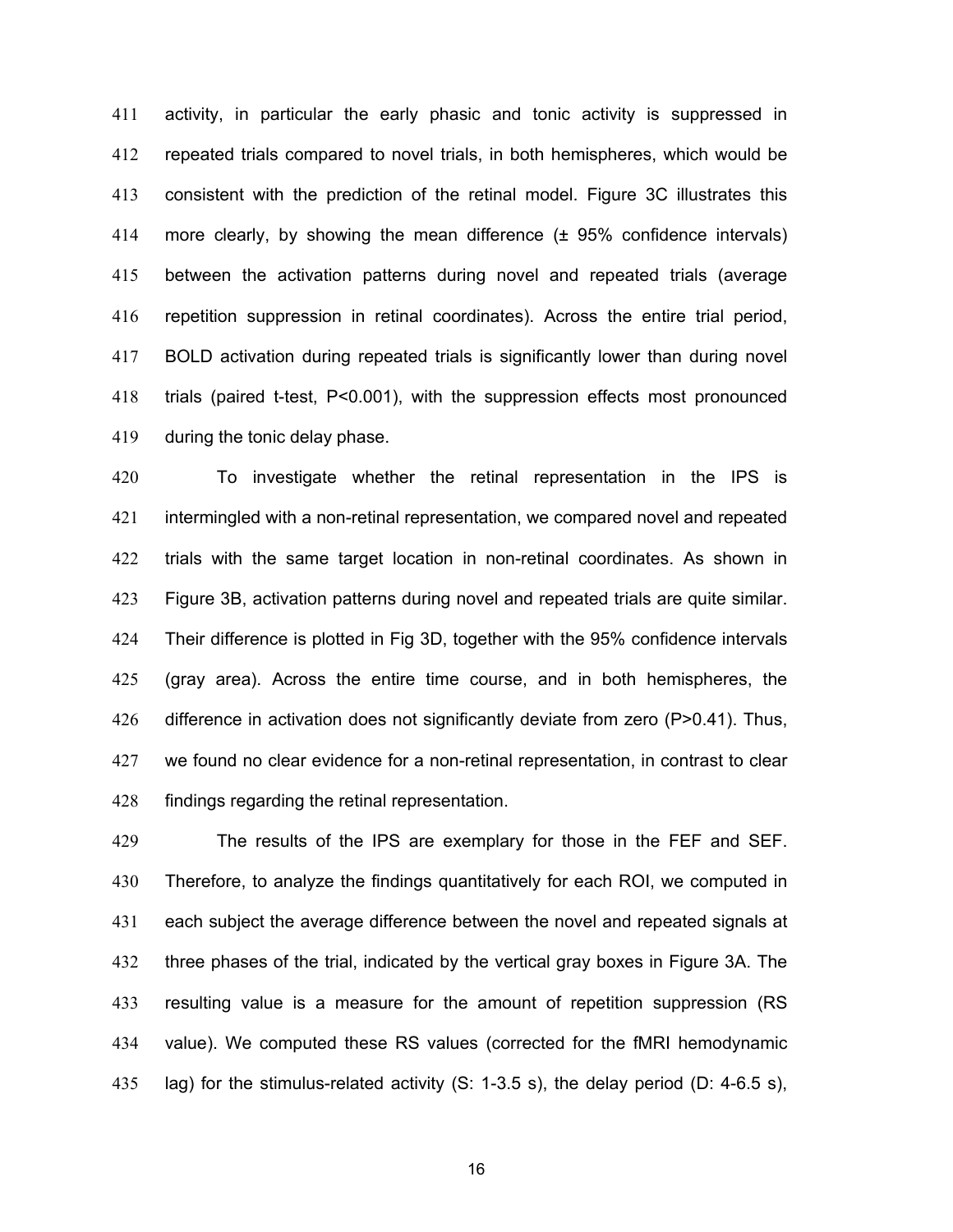and the execution phase (E: 7.5-10 s). For each ROI, the amount of RS was determined across hemispheres, in both reference frames.

Figure 4 plots the average results of this analysis across the entire group of subjects. As shown, brain activations are significantly suppressed when a target location is repeated in retinal coordinates (black bars), for all ROIs and trial phases (repeated measures ANOVA; F(1,17)>5.5, P<0.05 in all cases). Retinal suppression was strongest during the delay phase. This confirms the observations in Figure 3 and illustrates the role of these regions in saccade planning. In contrast, we found only weak, non-significant suppression effects when a target location is repeated in non-retinal coordinates (white bars) during the delay phase, and not during the stimulus or execution phases.

The current design was not sensitive enough to test a potential magnitude effect of increasing RS with saccade size, because the set of saccades with amplitudes larger than 9° was too small (15%). Such an effect could be expected on basis of the cortical magnification of the central visual field in the early cortical stages of processing However, when we constrained our analysis to only the trials with 9° saccades, the retinal RS values were not significantly different compared to including all trials. This was the case for all areas and trial epochs (P>0.05).

To test how much these results hold within single subjects, we determined a reference frame index (RFI) on basis of the RS effects for each of them. This index value was computed as the difference between the amount of retinal and non-retinal RS, weighted by their cumulative effect size. The histograms in Fig 5 show the distribution of these RFIs across subjects. For all regions and trial phases, there is a clear bias in the population of subjects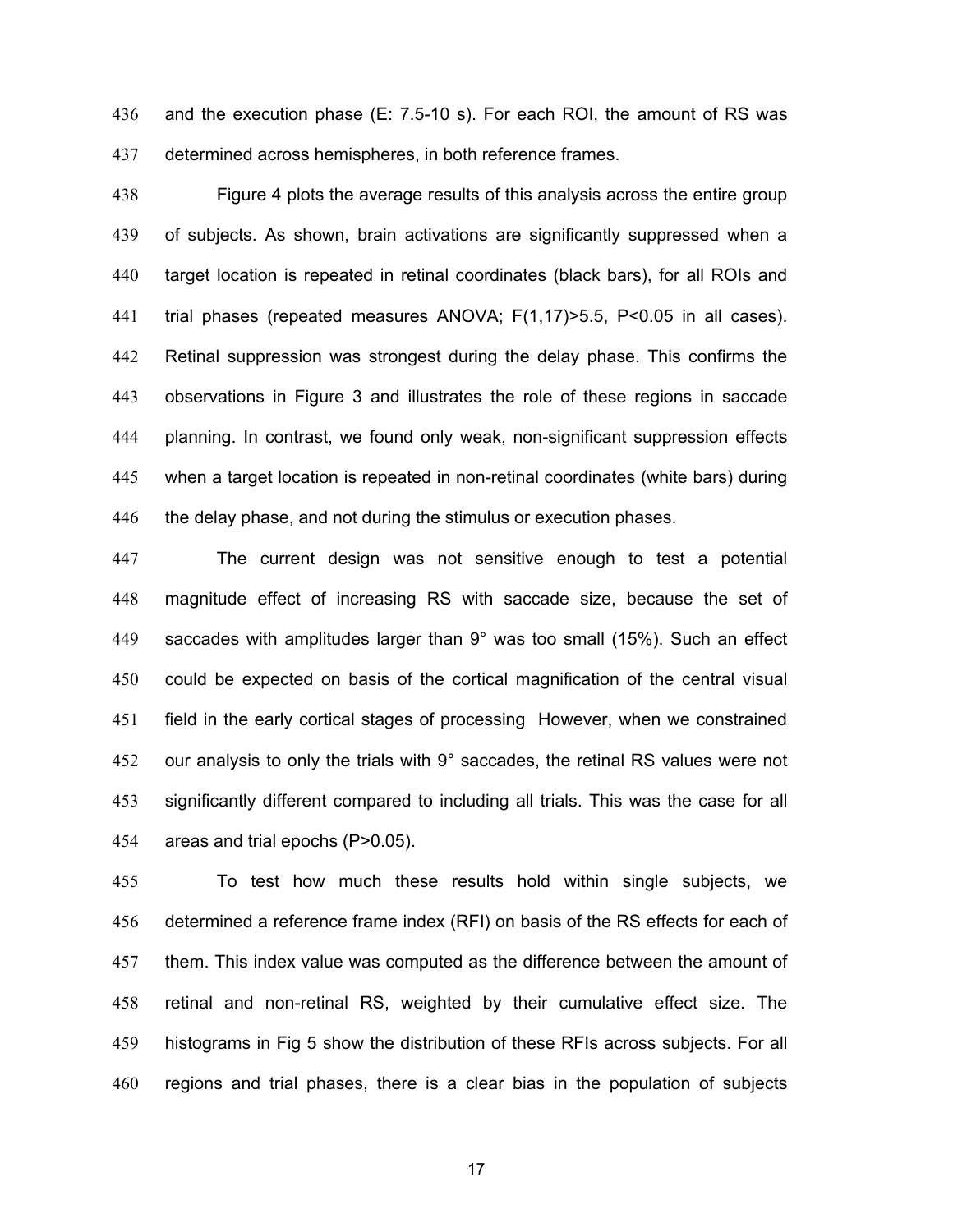towards retinal coding. This is reflected in the average RFI, which is in all cases 462 significantly larger than zero (P<0.01), with values varying between  $0.21 \pm 0.30$ 463 (mean  $\pm$  SD) (SEF, delay period) and 0.36  $\pm$  0.36 (SEF, execution phase).

Together, the results presented in Figs 4 and 5 provide evidence for the existence of, at least, a dominant sustained eye-centered representation in the selected saccade regions.

### *Contralateral bias*

To what extent are the RS findings of a retinal coding of target location consistent with the topographic organization of these areas, as revealed by lateralized cortical activity? Because we varied eye position, our paradigm allows us to distinguish between lateralized activity in retinal and non-retinal coordinates. If the spatially-selective retinal neurons are topographically organized in the selected ROIs, we would expect that targets in the contralateral visual field will generate a higher BOLD response than targets presented in the ipsilateral hemifield. Alternatively, it is possible that the retinal RS effects are not embedded in a neural map with an orderly spatial organization. Because only retinal RS effects were seen, we anticipate that none of the regions will demonstrate non-retinal laterality.

To test the presence of lateralized activity in our data, we performed two GLM analyses, each using two regressors to describe target location (left or right in retinal or non-retinal coordinates) during the delay period (see also Methods). We compared the resulting beta-weights of these regressors in both GLMs, separately for each ROI. Figure 6A presents the differences between the activity elicited by contralateral and ipsilateral targets. For the IPS and FEF, a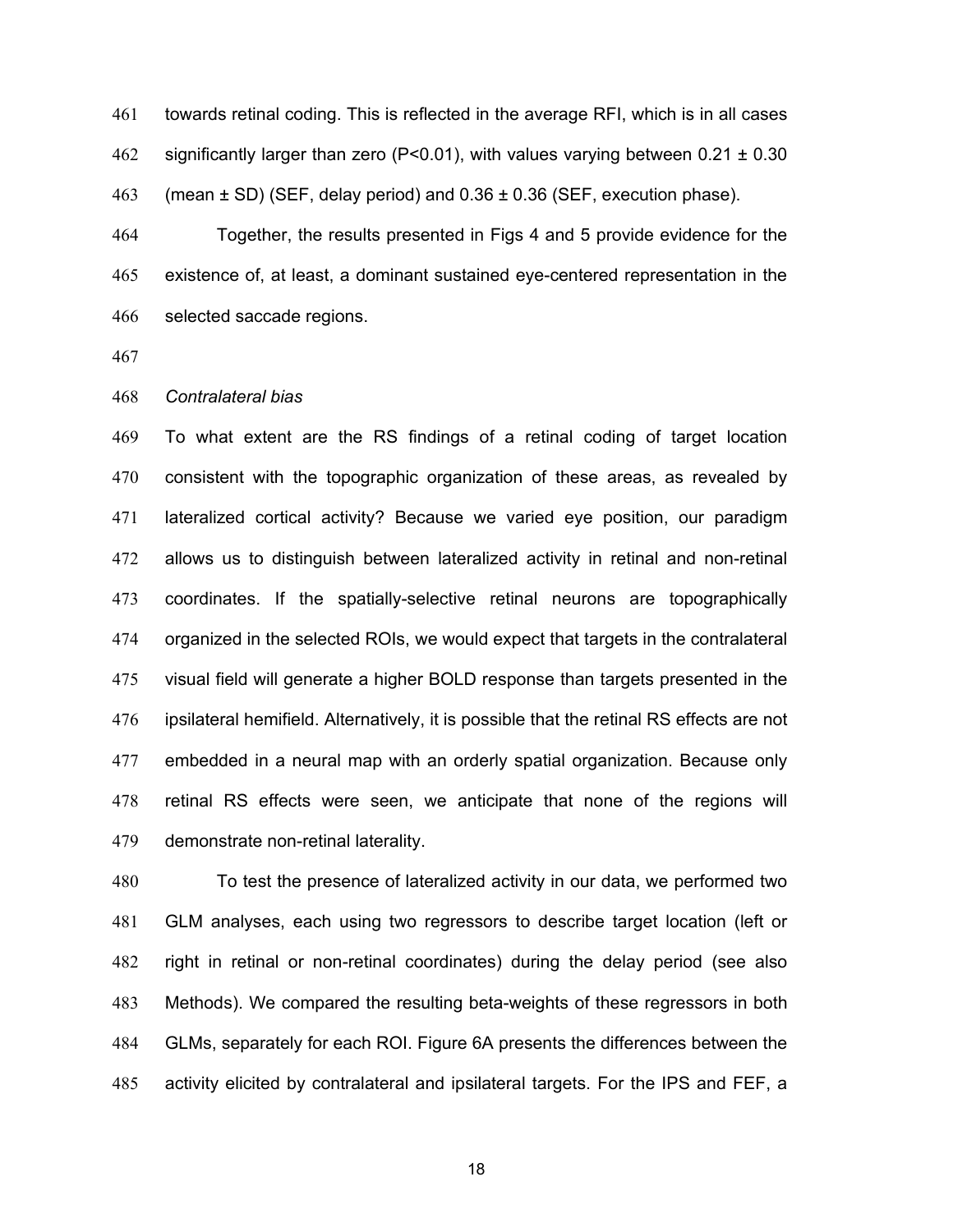strong contralateral bias was found, in retinal coordinates, which was significant across hemifields (repeated measures ANOVA; F(1,17)>28.4, P<0.001 in both regions). In the SEF, however, there was no significant lateralized activity (F(1,17)=0.08, P=0.78). In combination with our RS results, this suggests that, although retinal RS effects are present in the SEF, there is no contralateral bias of these spatially selective neurons in this area.

For completeness, when targets were sorted according to their non-retinal (head-centric) location, there was no significant difference between contralateral and ipsilateral activity in any of the regions (Figure 6B; repeated measures ANOVA; F(1,17)<1.6; P>0.22 in all regions). This compares well to the RS results, which do not favor the non-retinal reference frame either.

All together, our results show that repetition suppression can be used as a tool to distinguish between reference frames in frontoparietal areas involved in spatial memory processing for saccades, even when those regions lack a clear topographic organization.

#### **Discussion**

Identifying the computational architecture of the human brain has been a major aim in neuroscience research over the last decades. One of the key questions concerns the internal organization of the various brain regions involved in sensorimotor processing, i.e., how and why different regions provide different solutions to the underdetermined problem of mapping multidimensional motor constraints into a two-dimensional neuronal matrix (Graziano and Aflalo 2007; Kohonen 2001).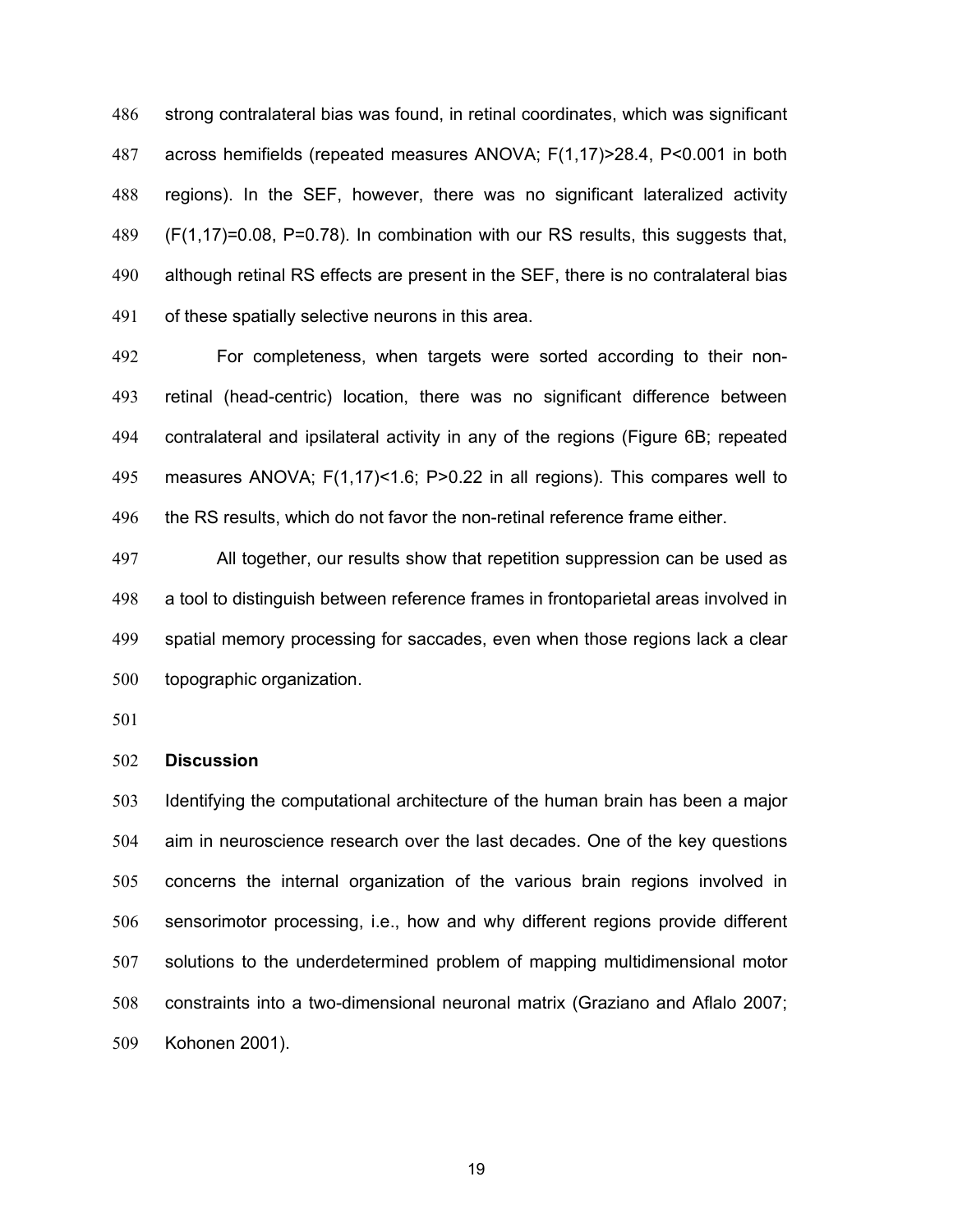Using repetition suppression (RS) effects, we addressed a particular instance of this general issue by studying the spatial reference frames employed by three human oculomotor areas (IPS, FEF, and SEF) in the context of a delayed-saccade task (Pierrot-Desilligny et al. 2004). Subjects performed trials of delayed-saccades that were repeated with the remembered target at the same location in either retinal or non-retinal coordinates. Within all regions, significant suppression effects were observed in relation to repetition of the target location in retinal coordinates (Figures 3-5). We found the time course of retinal suppression to show the strongest attenuation effects during the delay period, reflecting the important role of these regions in preparing the saccade. Slight non-retinal suppression effects were observed during the delay interval only, but these did not reach statistical significance.

We also investigated the lateralization of activity in the hemispheres when targets were presented ipsi- or contralateral in either retinal (eye-centered) or non-retinal (head/body/space centered) coordinates. This revealed a bias to contralateral target locations in the IPS and FEF, defined in reference to the eye, which is consistent with the retinal repetition suppression effects (Fig 6). We emphasize that the clear laterality found in the IPS and FEF should not be taken to imply that the areas do no respond to ipsilateral targets, but just that the response is stronger on the contralateral side. This also explains why we found retinal suppression effects in both hemispheres (Fig 3).

These findings confirm previous fMRI results on the topographic representation of saccadic movements in IPS and FEF (Sereno et al. 2001; Schluppeck et al. 2005; Kastner et al. 2007; Hagler and Sereno 2006; Medendorp et al. 2006; Curtis and D'Esposito 2006; Curtis and Connolly 2008).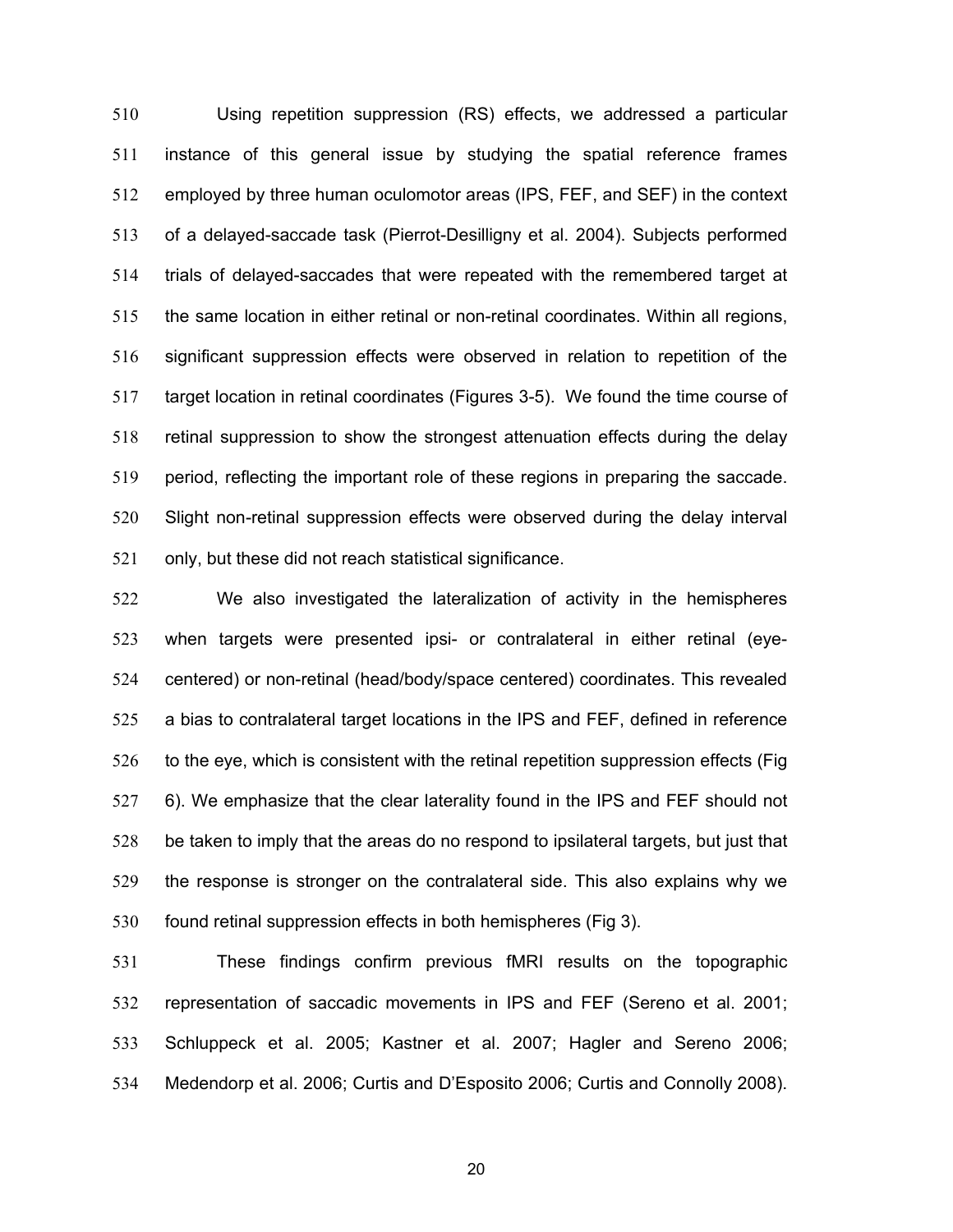Medendorp et al. (2003) exploited the topography to demonstrate the updating of parietal activation when an eye movement changes the remembered location a visual target across hemifields. The present findings are also fully consistent with the coding of such a dynamic retinocentric representation, providing a novel empirical validation of the RS method for studying the motor system.

Our data provides no evidence for a contralateral activation bias in the SEF, in either retinal or non-retinal coordinates (see Fig 6), which is consistent with recent fMRI findings by Kastner et al. (2007). Nevertheless, just as LIP and FEF, the human SEF appears to encode saccadic movements in a retinocentric frame of reference (see Figs 4 and 5). These findings illustrate that, whereas these three visuomotor areas process eye-centered saccadic information, their topographic layouts suggest different use of this information. Under the assumption that the structural organization of the cerebral cortex follows the principle of maximizing smoothness of neurally encoded features (Graziano and Aflalo 2007; Durbin and Mitchison 1990), we infer that spatial features constitute a relevant dimension for IPS and FEF computations and not for the SEF, in line with a role of the latter region in operational saccade regulation (Stuphorn et al. 2009), guiding eye movements according to arbitrary sets of visual elements (Olson 2003; Berdyyeva and Olson 2009), and stimulus-response associations (Chen and Wise 1996; see Nachev et al. 2008, for a review).

In support of our interpretations, the virtual absence of non-retinal suppression effects indicates that the observed retinal suppression effects cannot be due to general motor habituation or fatigue, but mark the identity of the underlying neural organization. It has been proposed that RS may be the result of a 'sharpening' of cortical representations (Wiggs and Martin 1998;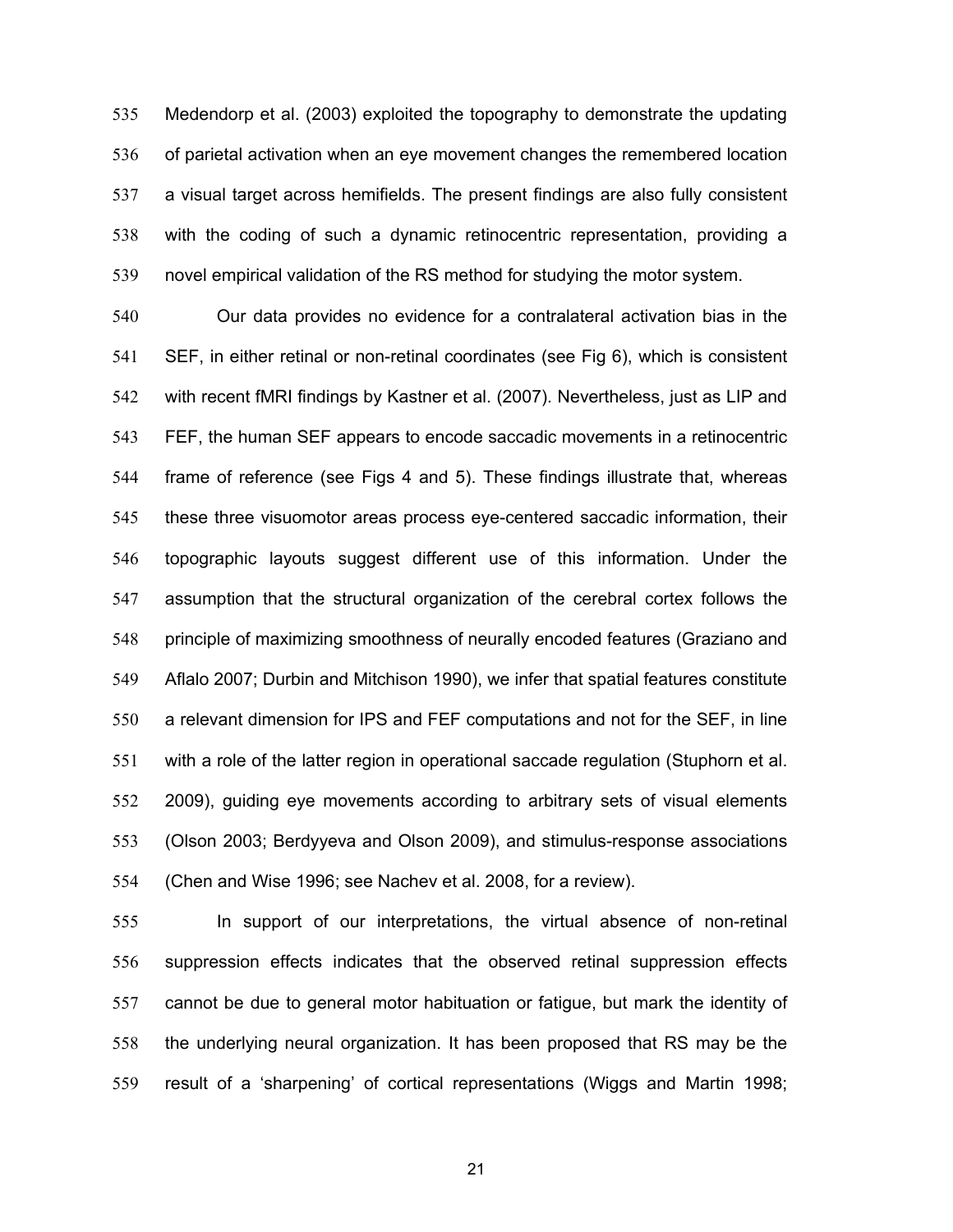Desimone 1996; Grill-and Malach 2001; Vidyasagar et al. 2010). A repeating stimulus can be coded more efficiently by employing fewer active neurons (Desimone 1996; Friston 2005). From a Bayesian perspective (Ma et al. 2006; Vaziri et al. 2006), this can be understood in terms of a target location of the last trial serving as a prior probability distribution for the next trial. When this prior is integrated with the new sensory evidence, the network may settle to a tighter distribution in neural space at the second repetition.

Notably, we certainly do not want to claim that the practical absence of non-retinal suppression indicates the absence of non-retinal coding in the brain. We cannot exclude that the non-retinal repeat trials induced a different form (i.e. timing) of adaptation, which we did not detect. Alternatively, this absence may also relate to our paradigmatic constraints, testing saccades to remembered visual targets. Other effector systems (e.g. reaching) and sensory modalities may reveal clear non-retinal suppression effects, but this is something to be pursued in future experiments.

Apart from revealing spatial reference frames, the transient dynamics of RS during the trial is further informative about functional specialization in the various regions. The stronger suppression effect during the delay period as compared to the stimulation period and execution phase (Fig 4 and 5) suggests a more important role in preparing the saccade than in processing the sensory aspects of the target. Suppression is also much stronger during planning than during execution of the eye movement. For eye movement execution, eye-centered representations must be further transformed, as a function of eye position, by downstream mechanisms into head-centered (non-retinal) commands for the ocular muscles (Crawford and Guitton 1997). As Figures 3-5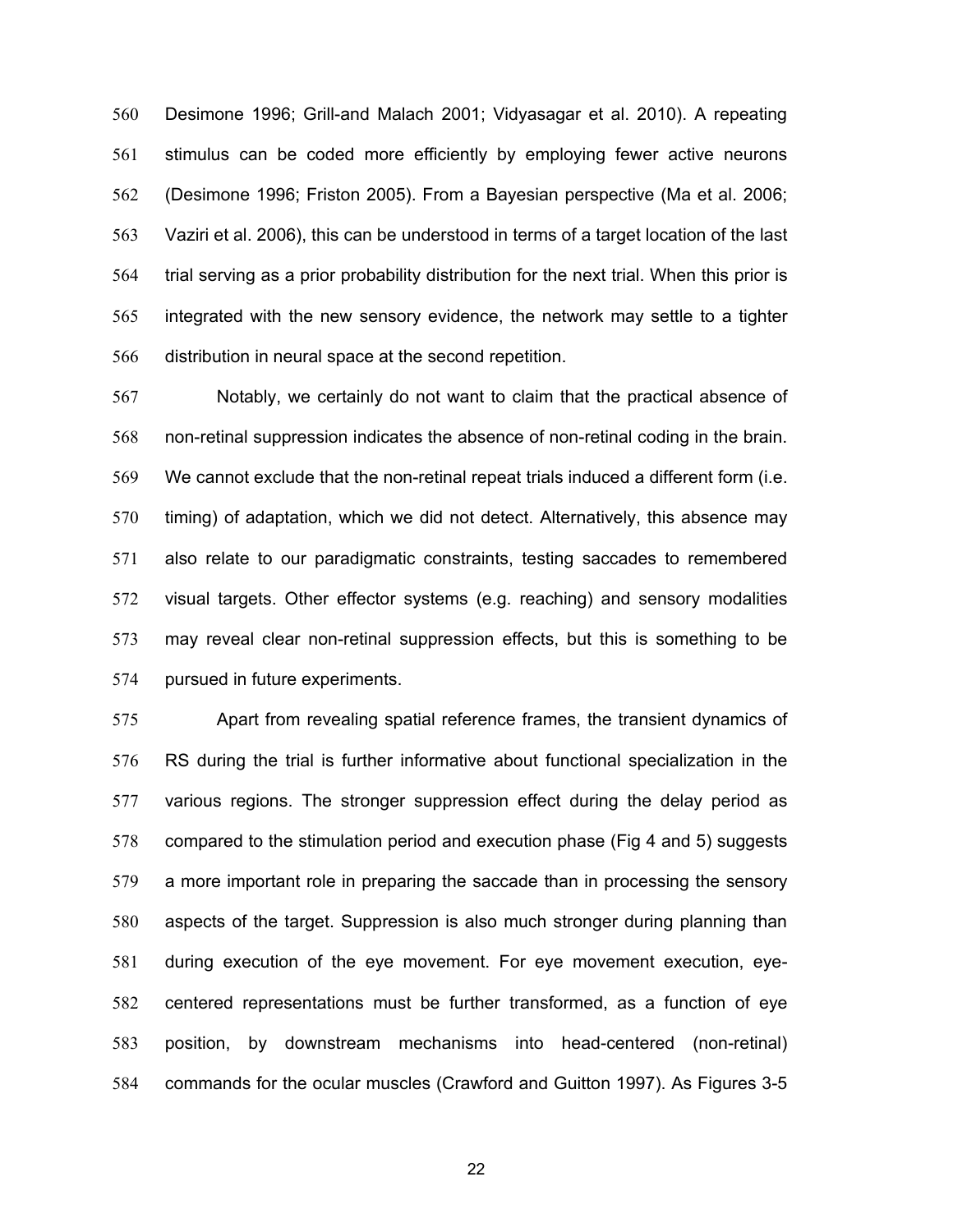show, we did not observe clear non-retinal suppression effects in these regions. To explain this, it is important to realize that two physically identical eye movements require also the same patterns of muscle innervations. Thus saccade execution would simply not allow for any suppression of activity at the neuromuscular level. But as our data show, resemblance of this notion is found even at the cortical level, reflecting a network that is involved in both planning and executing the movement.

When comparing our results to monkey neurophysiological findings, we should keep in mind that BOLD-imaging mostly reflects the pre-synaptic activity summed over a large number of neurons (Logothetis 2008; Bartels et al. 2008), whereas single unit recording reports about the output stage of those computations. Despite these reservations, the present findings are for the most part quite consistent with previous neurophysiological experiments in monkeys (Koyama et al. 2004). Among these are studies which report evidence for an retinocentric topographic organization of saccade targets in the lateral intraparietal sulcus (Blatt et al. 1990; Colby 1998; Ben Hamed et al. 2001) and the FEF (Bruce and Goldberg 1985; Robinson and Fuchs 1969; Schall 1991). Although many earlier human studies have reported topographic maps in the IPS and FEF (see above), the underlying reference frame has been much less studied. The present study, examining the spatial organization across different eye positions, provides solid evidence for a retinocentric topographic organization of both regions.

Debate exists about a topographic organization of saccade goals in monkey SEF (Schlag and Schlag-Rey 1987, Tehovnik and Lee 1993; Russo and Bruce 2000). Various single-unit studies have provided evidence that SEF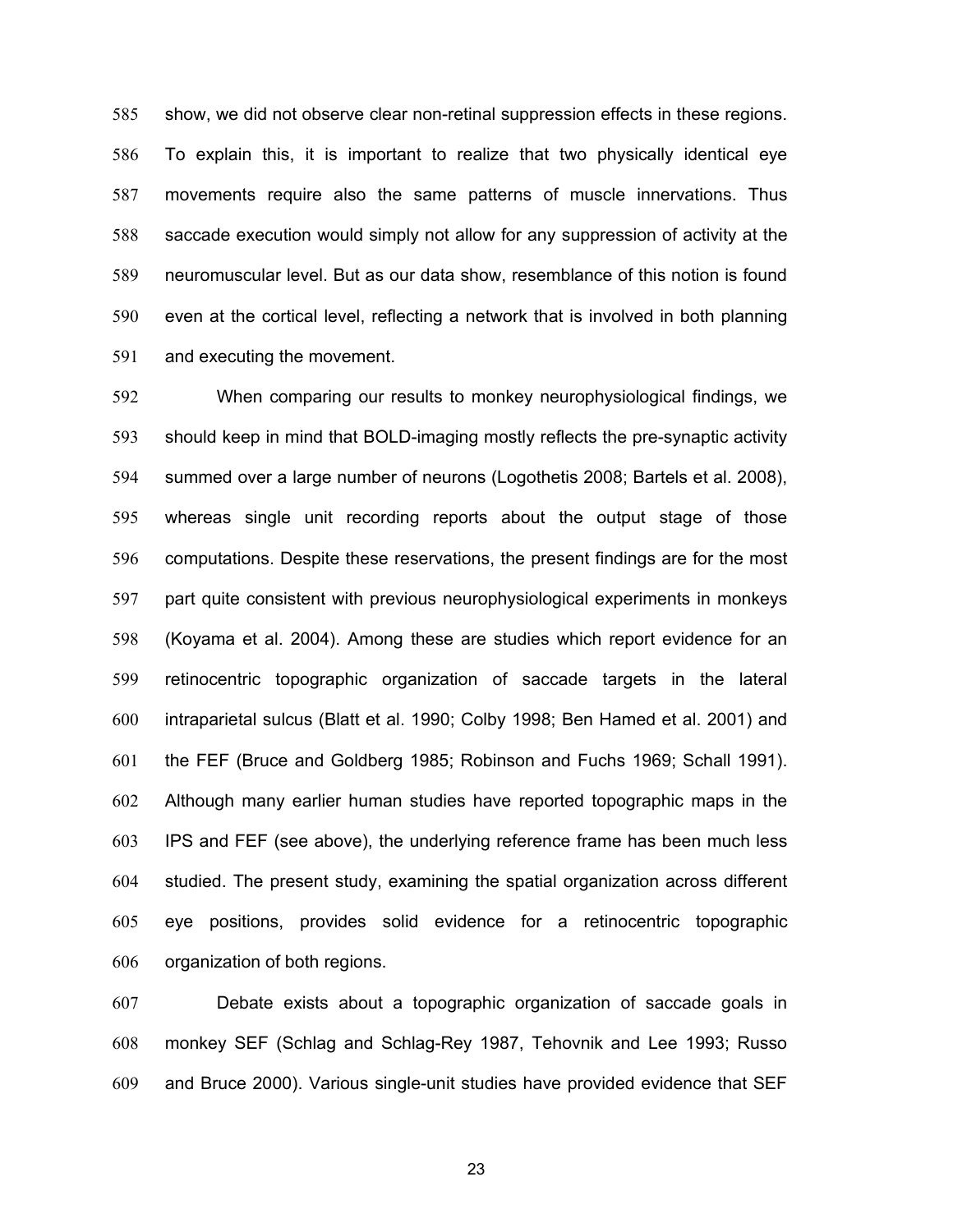neurons can encode target locations in a continuum from eye-, to head-, to body- and object-centered reference frames (Martinez-Trujillo et al. 2004; Olson 2003; Schlag and Schlag-Rey 1987), perhaps to represent all possible contingencies for different task-related motor functions (Martinez-Trujillo et al. 2004). In contrast, our study has revealed a strong bias towards retinal coding in the human SEF, and the lack of contralateral activation bias indicated a clear absence of topographic structure. In addition to the methodological differences stated above (single-units vs fMRI, see Logothetis 2008), another possible explanation for the apparent discrepancy is that the head-fixed saccade conditions here have constrained us probing representations other than those referenced to the eyes (see also the argument above).

In conclusion, the present study exploited fMRI-RS to unveil the frames of reference employed by frontal and parietal areas during saccade planning. While our findings advance the understanding of how the human brain processes spatial information for saccades, they also support the feasibility and validity of using RS methodology in the sensorimotor domain.

# **Acknowledgements**

The authors thank Paul Gaalman and Jasminka Majdandžić for assistance during the experiments. Address correspondence to email: stan.vanpelt@donders.ru.nl.

**Grants**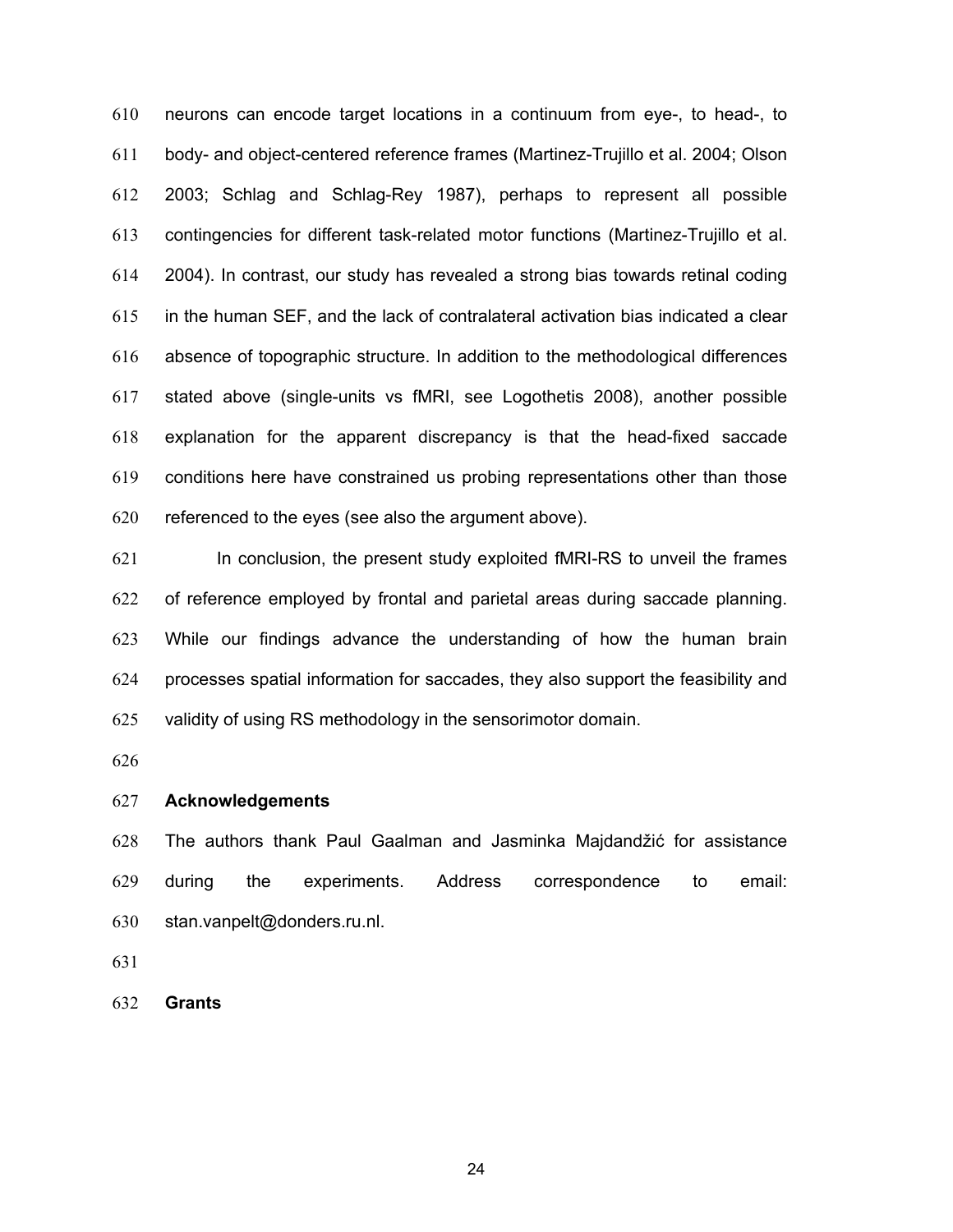This work was supported by the Netherlands Organisation for Scientific Research (grant NWO-VIDI 452.03.307), and the Human Frontier Science Program (CDA) to W.P.M.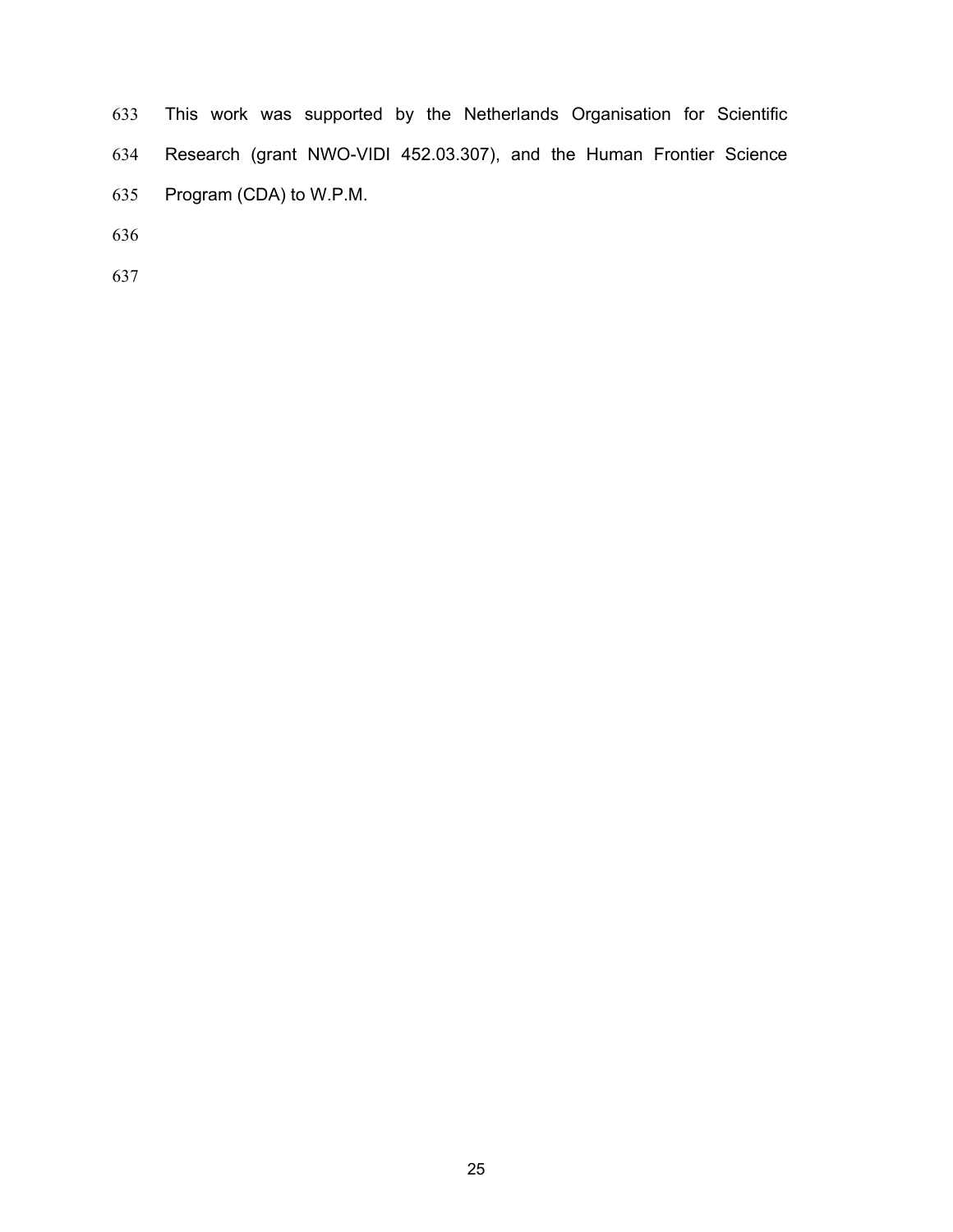#### **References**

**Andersen RA, Buneo CA.** Intentional maps in posterior parietal cortex. *Annu Rev Neurosci* 25:189-220, 2002.

**Bartels A, Logothetis NK, Moutoussis K.** fMRI and its interpretations: an illustration on directional selectivity in area V5/MT. *Trends Neurosci* 31:

444-453, 2008.

- **Ben Hamed S, Duhamel JR, Bremmer F, Graf W.** Representation of the visual
- field in the lateral intraparietal area of macaque monkeys: a quantitative receptive field analysis. *Exp Brain Res* 140: 27-44, 2001
- **Berdyyeva TK, Olson CR.** Monkey supplementary eye field neurons signal the
- ordinal position of both actions and objects. *J Neurosci* 29: 291-299, 2009.
- **Beurze SM, de Lange FP, Toni I, Medendorp WP.** Integration of target and
- effector information in the human brain during reach planning. *J Neurophysiol* 97: 88-99, 2007.
- **Blatt GJ, Andersen RA, Stoner GR.** Visual receptive field organization and cortico-cortical connections of the lateral intraparietal area. area LIP. in the macaque. *J Comp Neurol* 299: 421-445, 1990.
- **Brown MR, DeSouza JF, Goltz HC, Ford K, Menon RS, Goodale MA,**
- **Everling S.** Comparison of memory- and visually guided saccades using event-related fMRI. *J Neurophysiol* 91: 873-889, 2004.
- **Brown MR, Goltz HC, Vilis T, Ford KA, Everling S.** Inhibition and generation
- of saccades: rapid event-related fMRI of prosaccades, antisaccades, and nogo trials. Neuroimage 33: 644-659, 2006.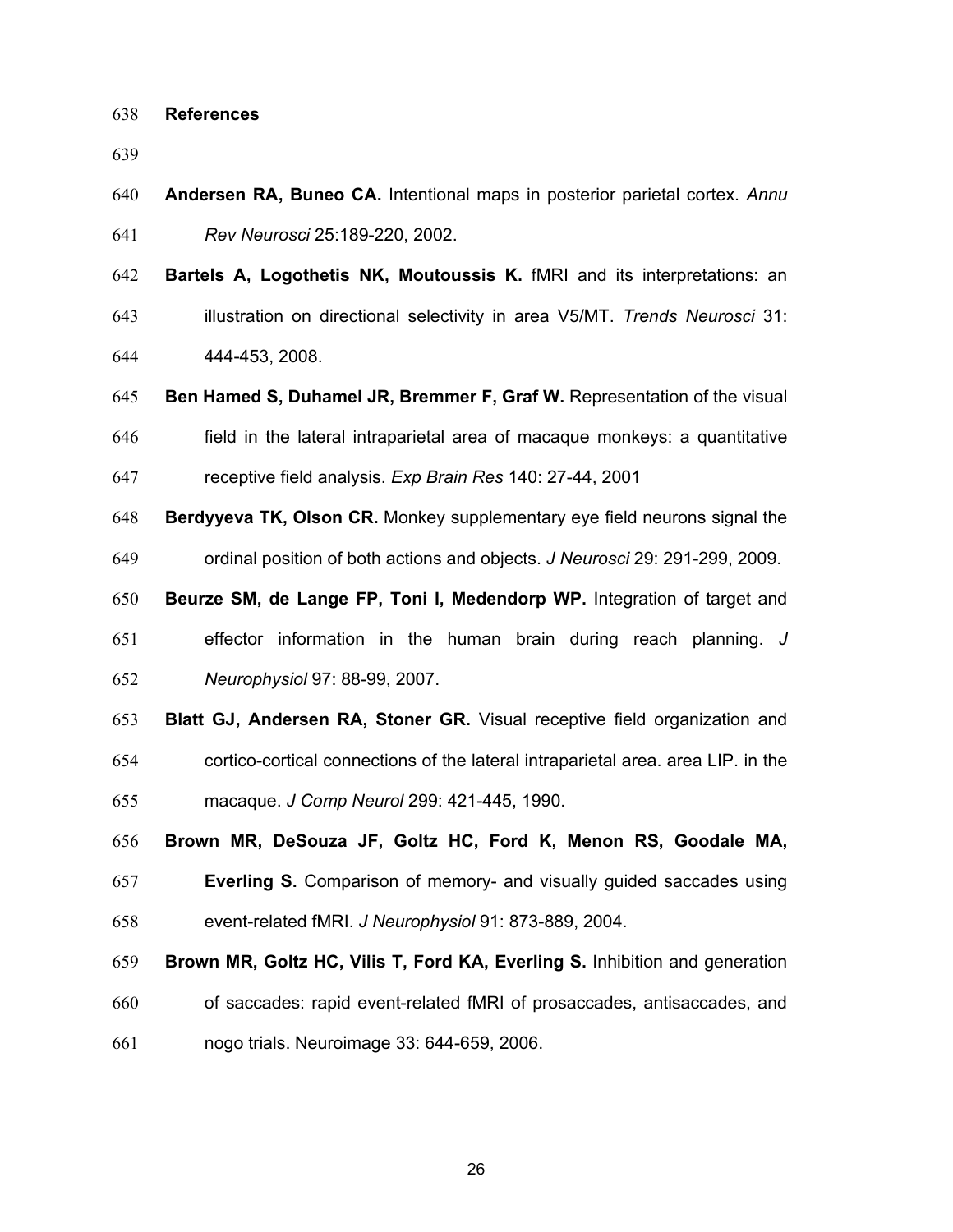**Bruce CJ, Goldberg ME.** Primate frontal eye fields. I. Single neurons discharging before saccades. *J Neurophysiol* 53: 603-635, 1985.

**Chen LL, Wise SP.** Evolution of directional preferences in the supplementary eye field during acquisition of conditional oculomotor associations. *J Neurosci* 16: 3067-3081, 1996.

- **Churchland MM, Afshar A, Shenoy KV.** A central source of movement variability. *Neuron* 52: 1085-1096, 2006.
- **Colby CL.** Action-oriented spatial reference frames in cortex. *Neuron* 20: 15-24, 1998.

**Connolly JD, Goodale MA, Menon RS, Munoz DP.** Human fMRI evidence for

the neural correlates of preparatory set. *Nat Neurosci* 5: 1345-1352, 2002.

**Connolly JD, Goodale MA, Cant JS, Munoz DP.** Effector specific fields for

- motor preparation in the human frontal cortex. *NeuroImage* 34: 1209-1219, 2007.
- **Crawford JD, Guitton D.** Visual-motor transformations required for accurate
- and kinematically correct saccades. *J Neurophysiol* 78: 1447-1467, 1997.
- **Curtis CE, Connolly JD.** Saccade preparation signals in the human frontal and parietal cortices. *J Neurophysiol* 99: 133-145, 2008.

**Curtis CE, D'Esposito M.** Selection and maintenance of saccade goals in the

- human frontal eye fields. *J Neurophysiol* 95: 3923-3927, 2006.
- **Dale AM.** Optimal experimental design for event-related fMRI. *Hum Brain Mapp* 8: 109-114, 1999.
- **Desimone R.** Neural mechanisms for visual memory and their role in attention.
- *Proc Natl Acad Sci* 93: 13494-13499, 1996.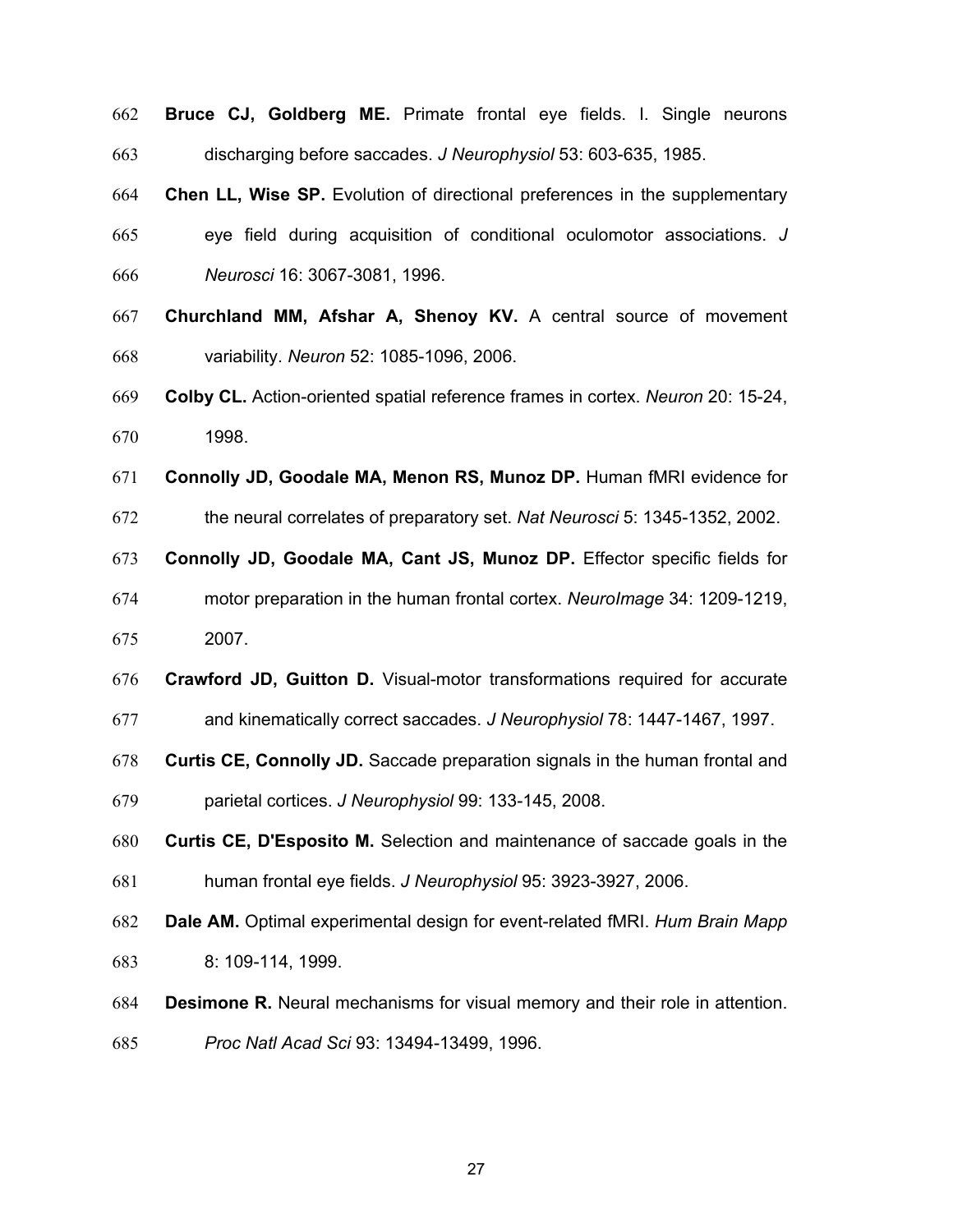**Dinstein I, Hasson U, Rubin N, Heeger DJ.** Brain areas selective for both observed and executed movements. *J Neurophysiol* 98: 1415-1427, 2007. **Durbin R, Mitchison G.** A dimension reduction framework for understanding cortical maps. *Nature* 343: 644-647, 1990. **Fernandez-Ruiz J, Goltz HC, DeSouza JF, Vilis T, Crawford JD.** Human parietal "reach region" primarily encodes intrinsic visual direction, not extrinsic movement direction, in a visual motor dissociation task. *Cereb Cortex* 10:2283-2292, 2007.

- **Friston K.** A theory of cortical responses. *Philos Trans R Soc Lond B Biol Sci* 360:815-836, 2005.
- **Gardner JL, Merriam EP, Movshon JA, Heeger DJ.** Maps of visual space in human occipital cortex are retinotopic, not spatiotopic. *J Neurosci* 28: 3988-3999, 2008.
- **Genovese CR, Lazar NA, Nichols T.** Thresholding of statistical maps in functional neuroimaging using the false discovery rate. *Neuroimage* 15: 870-878, 2002.
- **Grefkes C, Ritzl A, Zilles K, Fink GR.** Human medial intraparietal cortex subserves visuomotor coordinate transformation. *Neuroimage* 23: 1494- 1506, 2004.
- **Grill-Spector K, Malach R.** fMR-adaptation: a tool for studying the functional properties of human cortical neurons. *Acta Psychologica* 107: 293-321, 2001.
- **Grill-Spector K, Henson R, Martin A.** Repetition and the brain: neural models of stimulus-specific effects. *Trends Cogn Sci* 10: 14-23, 2006.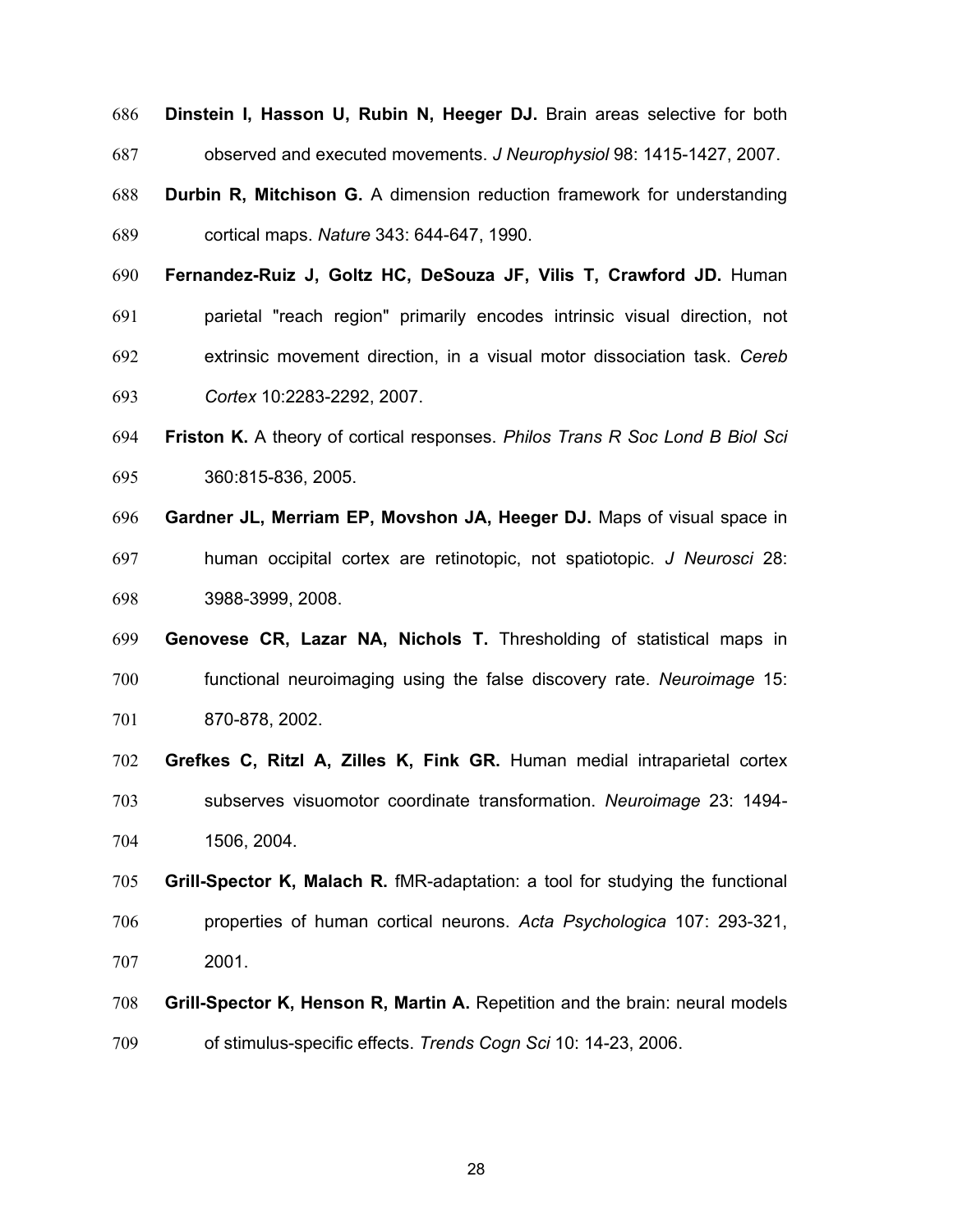- **Graziano MS, Aflalo TN.** Mapping behavioral repertoire onto the cortex. *Neuron* 56: 239-251, 2007.
- **Grosbras MH, Lobel E, Van de Moortele PF, Lebihan D, Berthoz A.** An
- anatomical landmark for the supplementary eye fields in human revealed with functional magnetic resonance imaging. *Cereb Cortex* 9: 705-711,
- 1999.
- **Hagler DJ Jr, Sereno MI.** Spatial maps in frontal and prefrontal cortex. *Neuroimage* 29: 567-577, 2006.
- **Hamilton A, Grafton S.** Goal representation in human anterior intraparietal sulcus. *J Neurosci* 6: 1133-1137, 2006.
- **Hamilton AF, Grafton ST.** Action outcomes are represented in human inferior frontoparietal cortex. *Cereb Cortex* 18: 1160-1168, 2008.
- **Jack AI, Patel GH, Astafiev SV, Snyder AZ, Akbudak E, Shulman GL,**
- **Corbetta M**. Changing human visual field organization from early visual to extra-occipital cortex. *PLoS ONE* 2: e452, 2007.
- **Kastner S, DeSimone K, Konen CS, Szczepanski SM, Weiner KS,**
- **Schneider KA.** Topographic maps in human frontal cortex revealed in memory-guided saccade and spatial working-memory tasks. *J Neurophysiol* 97: 3494-3507, 2007.
- **Kohonen, T.** *Self-Organizing Maps.* Berlin (Germany): Springer, 2001.
- **Koyama M, Hasegawa I, Osada T, Adachi Y, Nakahara K, Miyashita Y.**
- Functional magnetic resonance imaging of macaque monkeys performing visually guided saccade tasks: comparison of cortical eye fields with
- humans. *Neuron* 41: 795-807, 2004.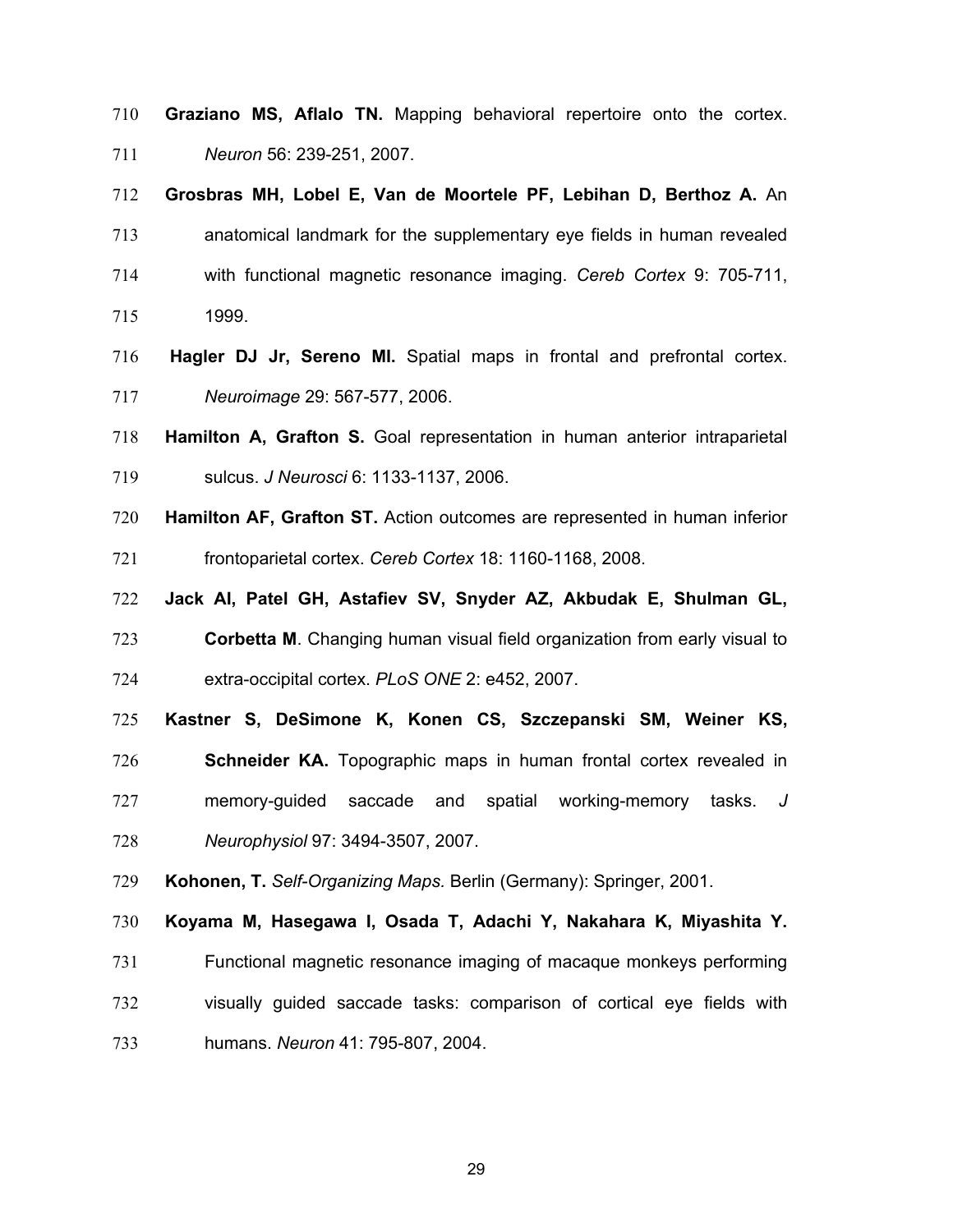- **Kriegeskorte N, Simmons WK, Bellgowan PSF, Baker CI**. Circular analysis
- in systems neuroscience: the dangers of double dipping. *Nat Neurosci* 12: 535-540, 2009.
- **Logothetis NK.** What we can do and what we cannot do with fMRI. *Nature* 453: 869-878, 2008.
- **Ma WJ, Beck JM, Latham PE, Pouget A.** Bayesian inference with probabilistic population codes. *Nat Neurosci* 9: 1432-1438, 2006.
- **Majdandžić J, Bekkering H, van Schie HT, Toni I.** Movement-specific repetition suppression in ventral and dorsal premotor cortex during action observation. *Cereb Cortex* 19: 2736-2745, 2009.
- **Martinez-Trujillo JC, Medendorp WP, Wang H, Crawford JD.** Frames of
- reference for eye-head gaze commands in primate supplementary eye fields. *Neuron* 44: 1057-1066, 2004.
- **McKyton A, Zohary E.** Beyond retinotopic mapping: the spatial representation
- of objects in the human lateral occipital complex. *Cereb Cortex* 17: 1164 –
- 1172, 2007.
- **Medendorp WP, Goltz HC, Vilis T, Crawford JD.** Gaze-centered updating of
- visual space in human parietal cortex. *J Neurosci* 23: 6209–6214, 2003.
- **Medendorp WP, Goltz HC, Vilis T.** Directional selectivity of BOLD activity in
- human posterior parietal cortex for memory-guided double-step saccades.
- *J Neurophysiol* 95: 1645-1655, 2006.
- **Merriam EP, Genovese CR, Colby CL.** Spatial updating in human parietal cortex. *Neuron* 39: 361-373, 2003.
- **Nachev P, Kennard C, Husain M.** Functional role of the supplementary and pre-supplementary motor areas. *Nat Rev Neurosci* 9: 856-869, 2008.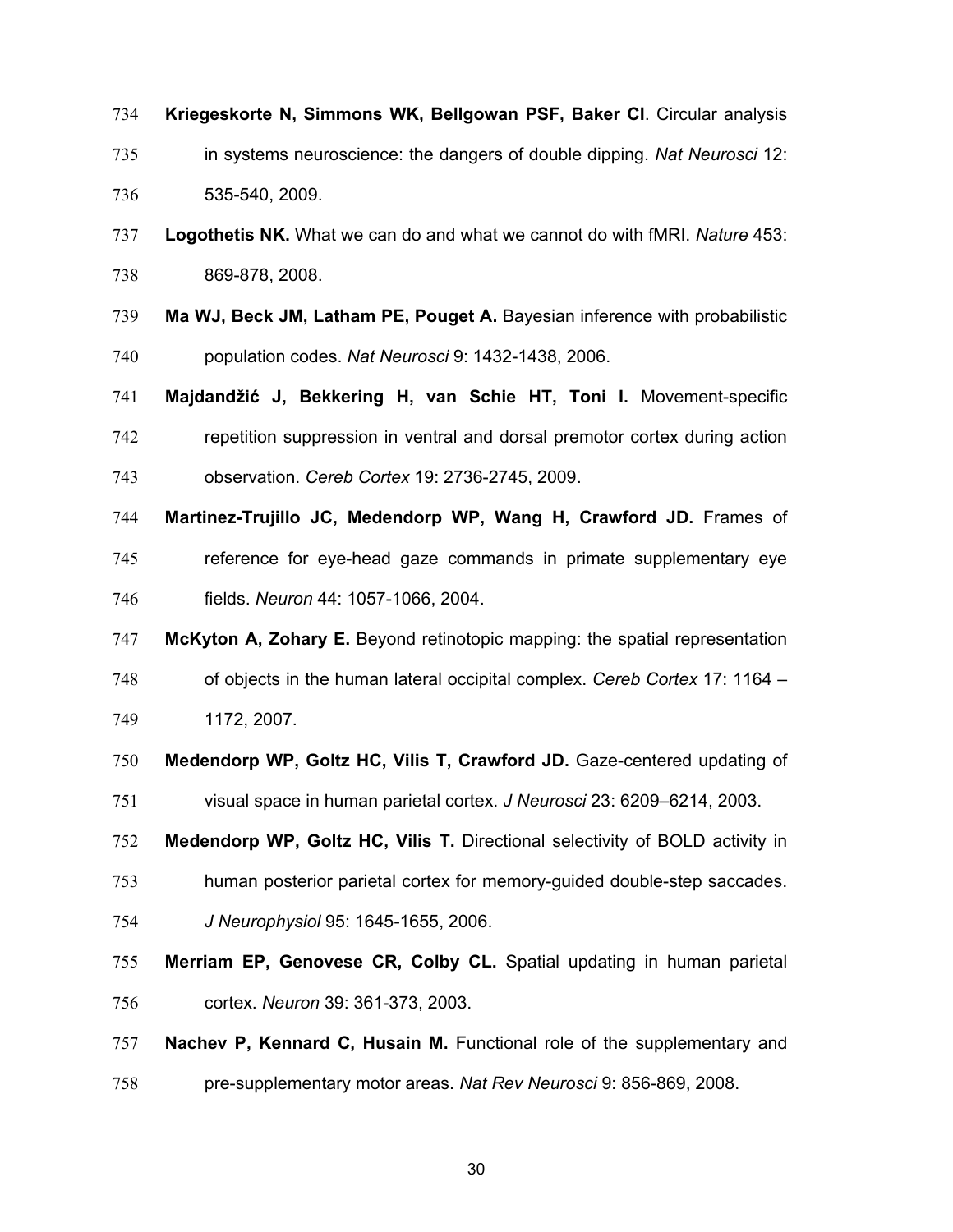- **Olson CR.** Brain representation of object-centered space in monkeys and humans. *Annu Rev Neurosci* 26: 331-354, 2003.
- **Paus T.** Location and function of the human frontal eye-field: a selective review. *Neuropsychologia* 34: 475-483, 1996.
- **Picard N, Strick PL.** Imaging the premotor areas. *Curr Opin Neurobiol* 11: 663–
- 672, 2001.
- **Pierrot-Deseilligny C, Milea D, Müri RM.** Eye movement control by the cerebral cortex. *Curr Opin Neurol* 17: 17-25, 2004.
- **Robinson DA, Fuchs AF.** Eye movements evoked by stimulation of frontal eye fields. *J Neurophysiol* 32: 637-648, 1969.
- **Russo GS, Bruce CJ.** Supplementary eye field: representation of saccades
- and relationship between neural response fields and elicited eye movements. *J Neurophysiol* 84: 2605-2621, 2000.
- **Schall JD.** Neuronal-Activity Related to Visually Guided Saccadic Eye-
- Movements in the Supplementary Motor Area of Rhesus-Monkeys. *J*
- *Neurophysiol* 66: 530-558, 1991.
- **Schlag J, Schlag-Rey M.** Evidence for a supplementary eye field. *J*
- *Neurophysiol* 57: 179–200, 1987.
- **Schluppeck D, Glimcher P, Heeger DJ.** Topographic organization for delayed
- saccades in human posterior parietal cortex. *J Neurophysiol* 94: 1372-
- 1384, 2005.
- **Serences JT.** A comparison of methods for characterizing the event-related
- BOLD timeseries in rapid fMRI. *Neuroimage* 21: 1690-1700, 2004.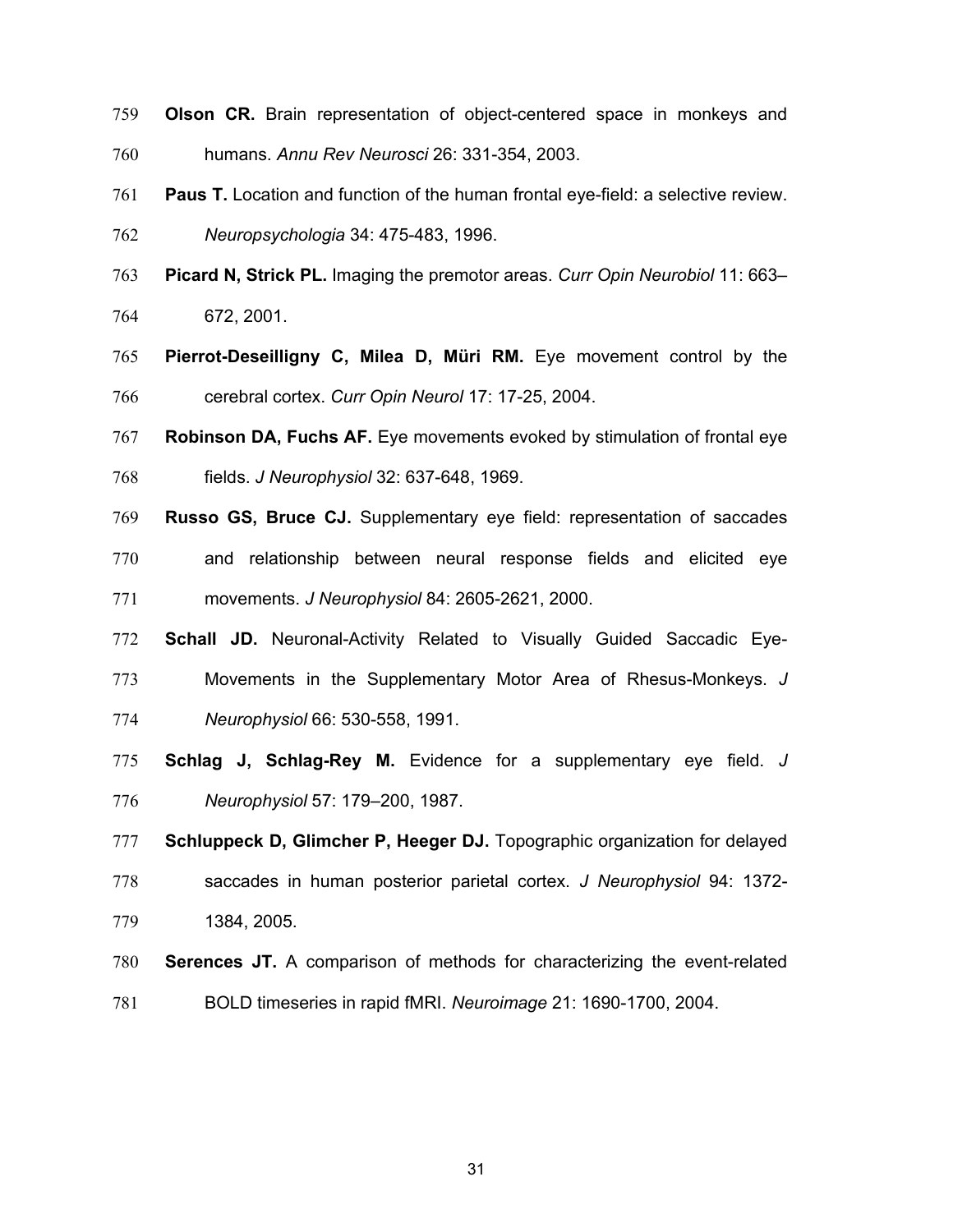- **Sereno MI, Pitzalis S, Martinez A.** Mapping of contralateral space in retinotopic coordinates by a parietal cortical area in humans. *Science* 294: 1350-1354, 2001.
- **Sereno MI, Huang RS.** A human parietal face area contains aligned head-centered visual and tactile maps. *Nat Neurosci* 9: 1337-1343, 2006.
- **Soechting JF, Flanders M.** Moving in three-dimensional space: frames of reference, vectors, and coordinate systems. *Annu Rev Neurosci* 15: 167– 191, 1992.
- **Stuphorn V, Brown JW, Schall JD.** Role of supplementary eye field in saccade initiation: executive not direct control. *J Neurophysiol* 103: 801- 816, 2010.
- **Summerfield C, Monti JMP, Trittschuh EH, Mesulam MM, Egner T.** Neural repetition suppression reflects fulfilled perceptual expectations. *Nat Neurosci* 11: 1004-1006, 2008.
- **Talairach J, Tournoux PA.** *A co-planar stereotaxic atlas of the human brain.*
- New York: Thieme Medical Publishers, 1988.
- **Tehovnik EJ, Lee K.** The dorsomedial frontal cortex of the rhesus monkey:
- topographic representation of saccades evoked by electrical stimulation. *Exp Brain Res* 96: 430–442, 1993.
- **Van Turennout M, Bielamowicz L, Martin A.** Modulation of neural activity during object naming: effects of time and practice. *Cereb Cortex* 13: 381- 391, 2003.
- **Vaziri S, Diedrichsen J, Shadmehr R.** Why does the brain predict sensory consequences of oculomotor commands? Optimal integration of the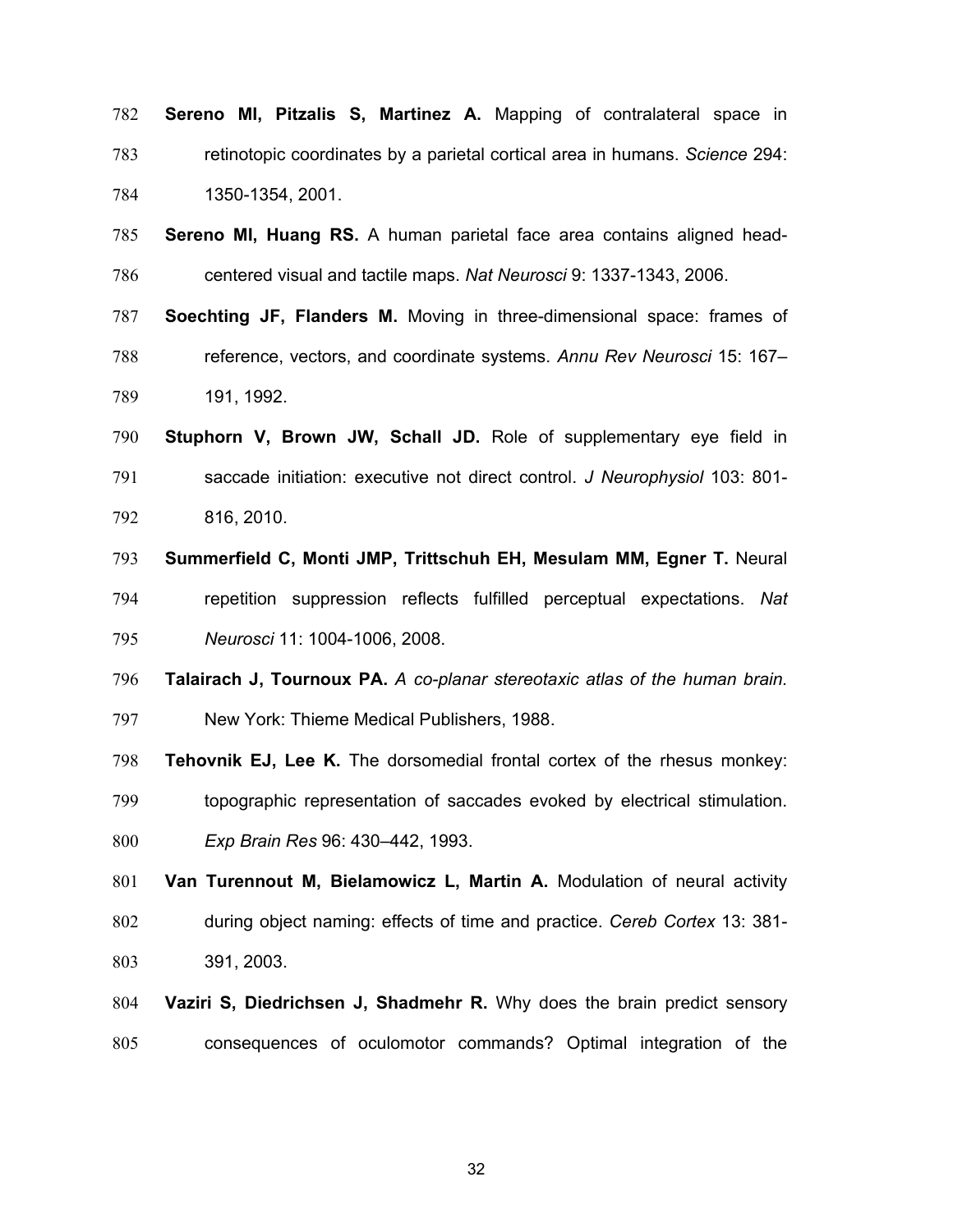- predicted and the actual sensory feedback. *J Neurosci* 26: 4188-4197, 2006.
- **Vidyasagar R, Stancak A, Parkes LM.** A multimodal brain imaging study of repetition suppression in the human visual cortex. *Neuroimage* 49: 1612-
- 1621, 2010.
- **Wiggs CL, Martin A.** Properties and mechanisms of perceptual priming. *Curr*
- *Opin Neurobiol* 8: 227-233, 1998.
- 
- 
-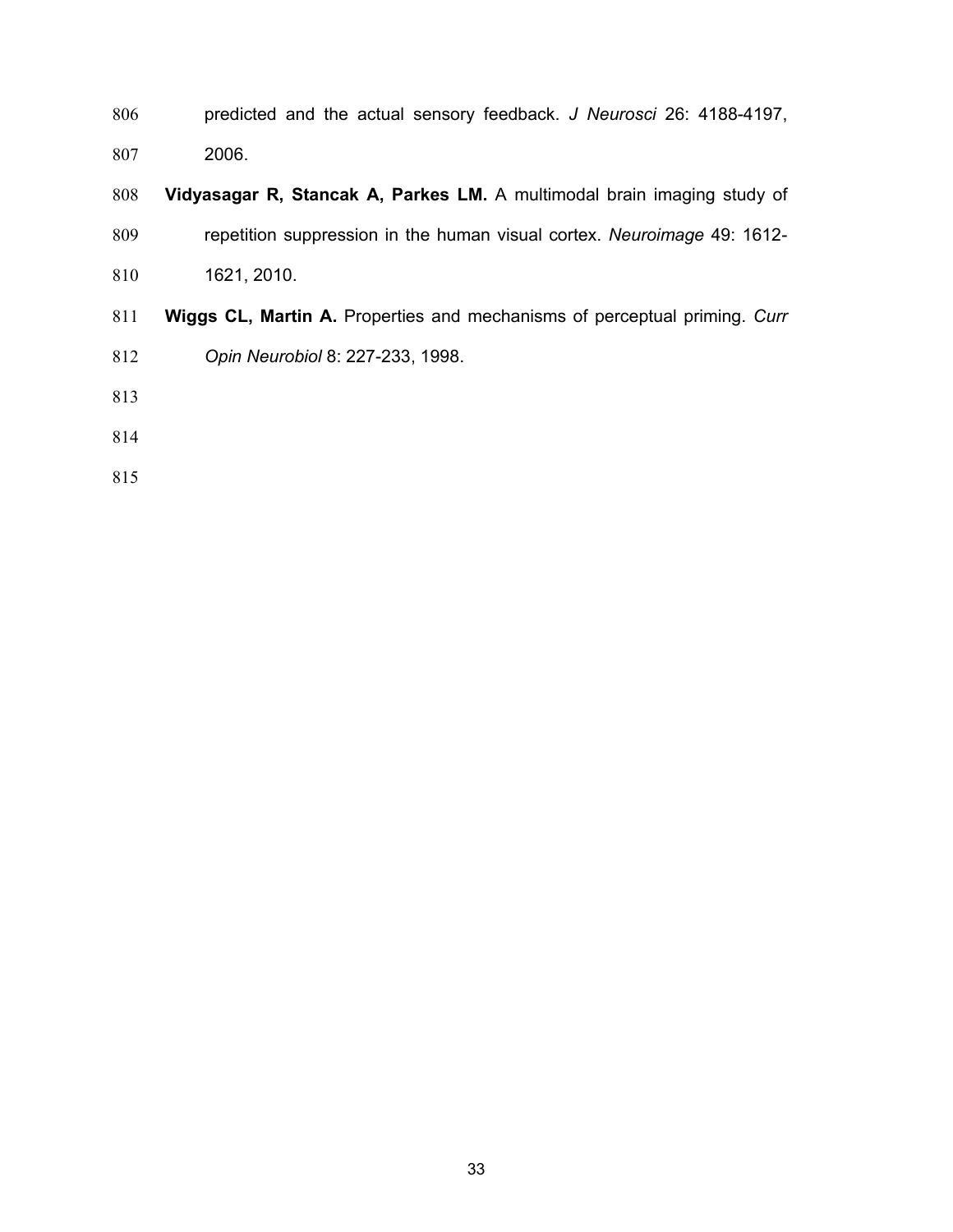Figure 1.

*A*. Experimental paradigm. *Upper panel.* A typical novel trial *t* started with the illumination of a fixation LED (F). After 3 s, a saccadic target LED (S) was flashed for 200 ms in the visual periphery, while subjects kept fixation at F. After a memory delay period of 3.8 s, F was extinguished, which cued the subject to make a saccade to S. 1 s later the next trial started. *Lower panels*. In a subsequent repetition trial *t+1*, S could be presented at either the same retinal location as in the previous trial, while the location was novel in non-retinal (head-centered) coordinates (left), or at a novel retinal position, but at the same non-retinal location (right). Alternatively, the targets location could be either novel or repeated in both coordinate frames (not shown). Both fixation and target stimulus LEDs were yellow-colored and had the same luminance (difference in LED luminance in the figure is for clarification purposes only). *B*. 831 Eye traces of one subject over the time course of 20 trials with F at 0° and S 832 either at -9 $^{\circ}$  (black traces) or 9 $^{\circ}$  (gray traces). The subject keeps fixation throughout the trial, also during target stimulus presentation. After the go cue, response saccades are consistently made toward the location of the remembered target.

Figure 2.

Brain activation during the oculomotor network localizer trials, averaged across 840 all 18 subjects (P<0.01, FDR-corrected; 25  $mm<sup>2</sup>$  cluster threshold). Data are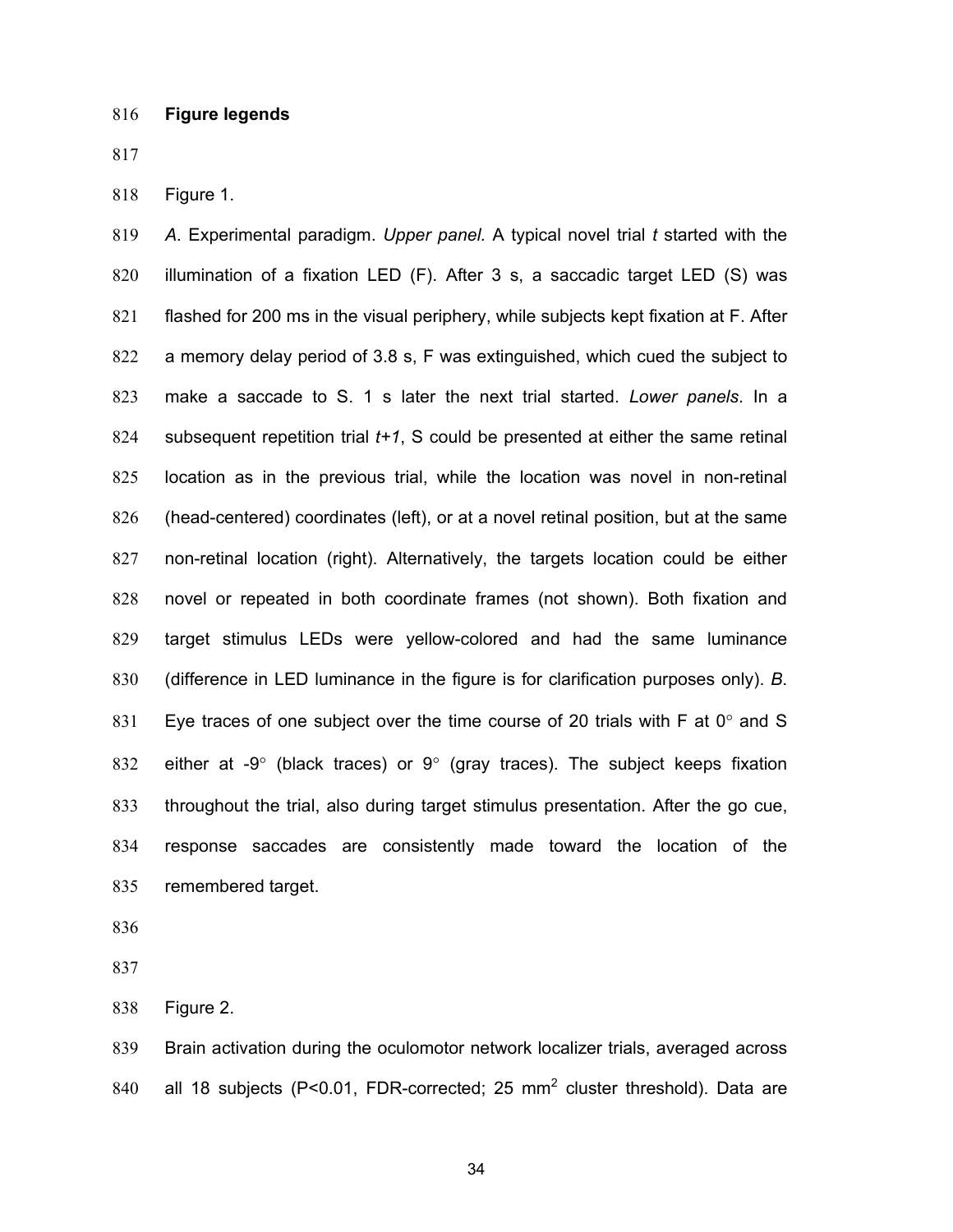presented in 2 anatomical views in neurological convention (*A*, *B*), and on an inflated representation of the left hemisphere of one of the subjects (*C*, *D*). A parietofrontal network is activated, including areas on the banks of the intraparietal sulcus (IPS), the frontal eye field (FEF), supplementary eye fields (SEF) and the left ventral premotor area (PMv).

Figure 3.

Group results. *A,B.* Reconstruction of the hemodynamic responses (in pseudo z-values, referred to as arbitrary units (a.u.)) in the IPS averaged across all subjects, for novel (black traces) and repeated trials (gray traces) in retinal (A) and non-retinal (B) coordinates. C, D. Average difference between repeated and novel trials, together with 95% confidence intervals. LH, left hemisphere; RH, right hemisphere. Gray areas indicate the periods over which the differences between the novel and repeated trials were taken. S, Stimulus; D, Delay; E, Execution phase.

Figure 4.

Repetition suppression effects in the IPS, FEF, and SEF, at various trial phases in relation to a retinal (black bars) and non-retinal (white bars) reference frame. Data (in a.u.) combined across hemispheres. Error bars: SE. \* P<0.05; \*\* P<0.01, \*\*\* P<0.001.

Figure 5.

Indexing the spatial reference frames across the population of subjects, in the IPS, FEF, and SEF during the same epochs as in Figure 4. Reference Frame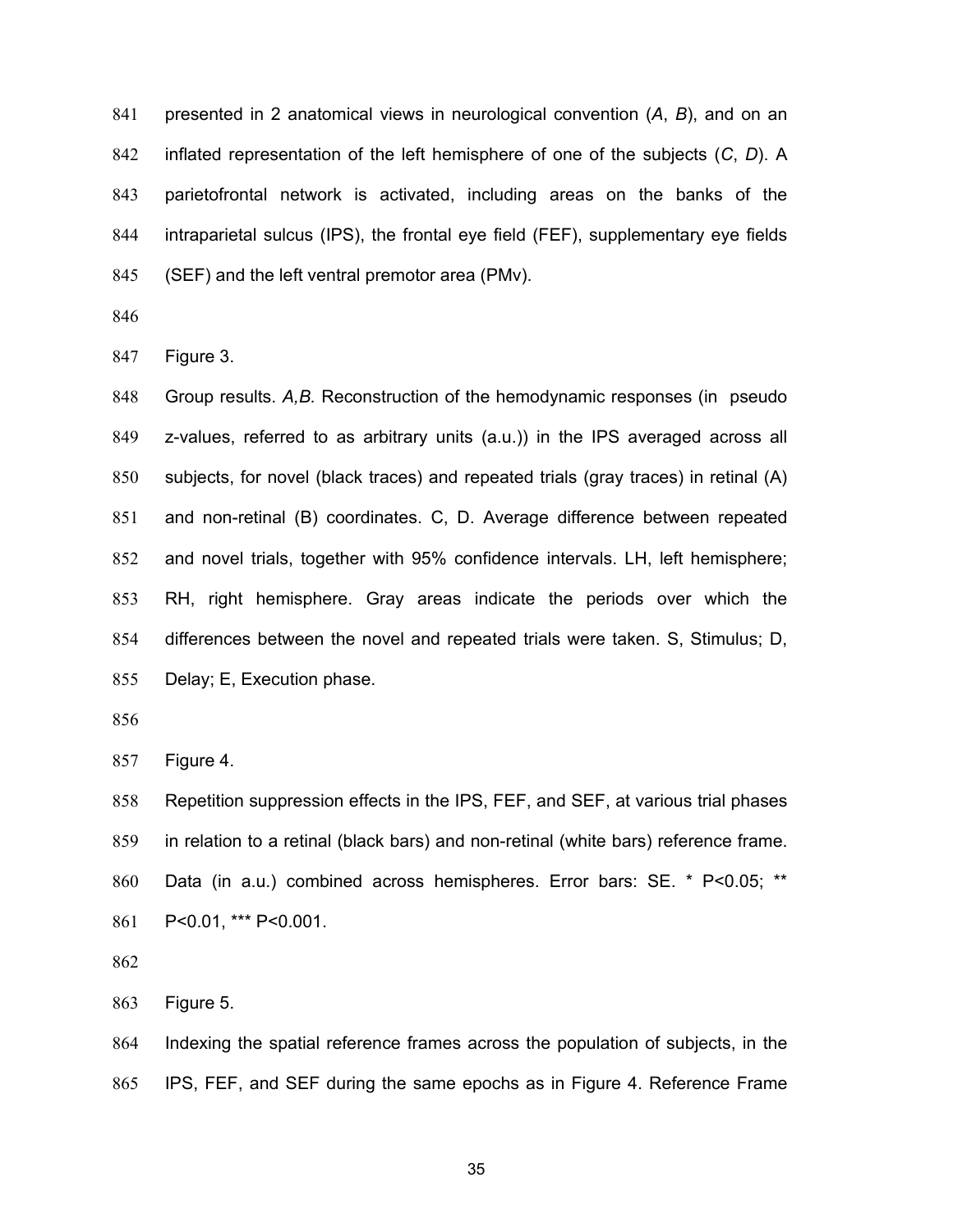Index (RFI) was computed as the difference between the amount of retinal and non-retinal RS, normalized by the total amount of RS. Positive values indicate a dominance of retinal coding, negative values point to non-retinal coding. In all cases, average RFI across the population is larger than zero (p<0.01).

Figure 6.

Lateralized activity in IPS, FEF and SEF during the delay period, averaged across subjects. *A*. Difference in BOLD signal (in a.u.), across hemispheres, between contralateral and ipsilateral target locations in retinal coordinates. A contralateral bias exists in the IPS and FEF (P<0.001), but not in the SEF (P=0.78). *B.* Lateralized activity when target locations are expressed in terms of their non-retinal location. No directional preference for non-retinal targets is observed in any of the regions. Error bars: SE.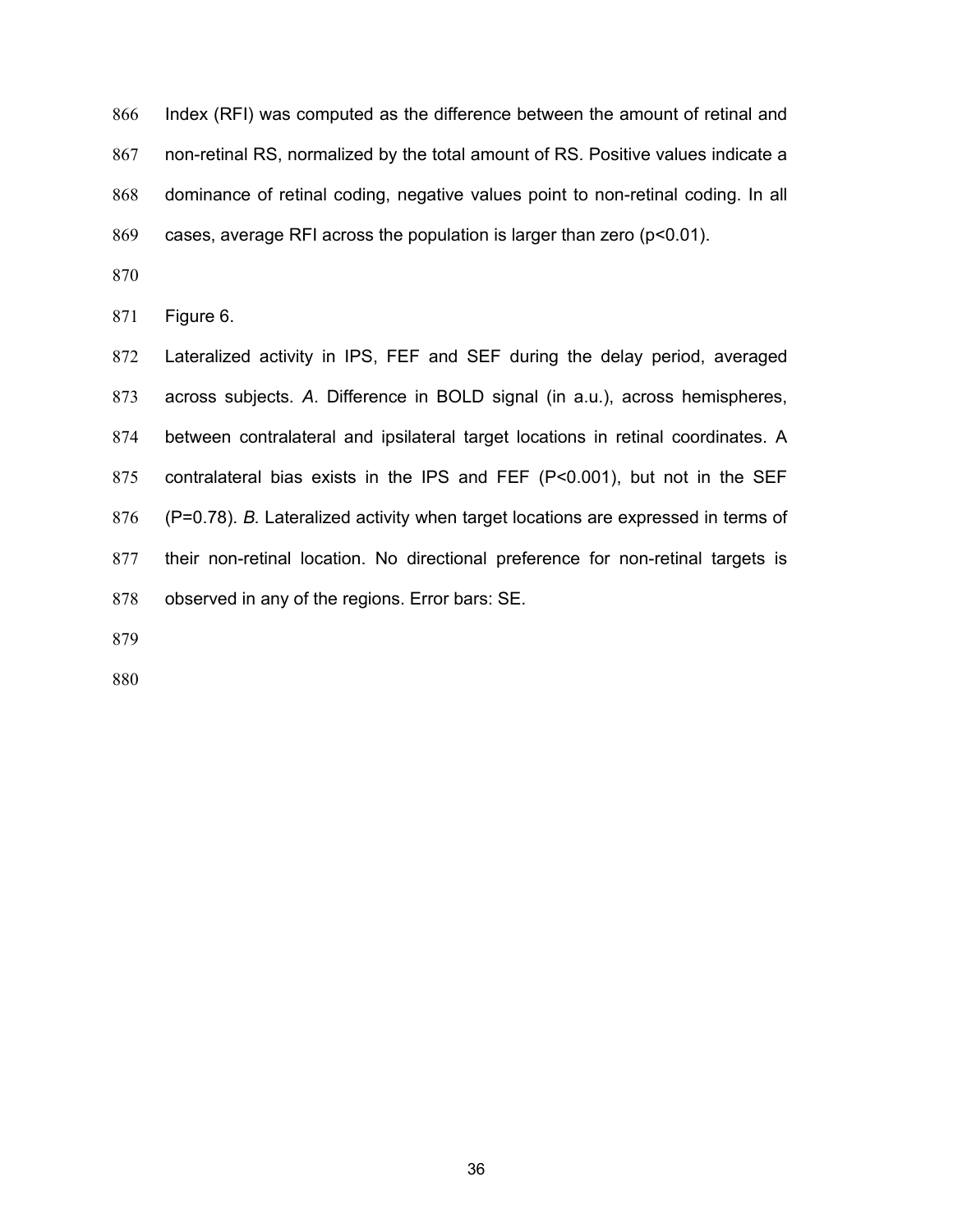# 881 **Tables**

882

883 Table 1. Percentage correct responses (% ± SD) and mean reaction times (RT

884  $\pm$  SD, ms) for each of the four conditions.

| <b>Target Location Condition</b>       | Performance (%) | RT (ms)      |
|----------------------------------------|-----------------|--------------|
| Novel retinal, novel non-retinal       | $94.5 \pm 5.3$  | $215 \pm 69$ |
| Repeated retinal, novel non-retinal    | $93.8 \pm 7.3$  | $220 \pm 74$ |
| Novel retinal, repeated non-retinal    | $94.7 \pm 6.2$  | $215 \pm 83$ |
| Repeated retinal, repeated non-retinal | $96.3 \pm 3.5$  | $220 + 64$   |

885

886

Table 2. Brain regions activated during saccade planning and execution. Coordinates in mm: x (lateral/medial), y (anterior/posterior) and z (superior/inferior), according to Talairach and Tournoux (Talairach and Tournoux 1988). The t-values represent each area's peak voxel statistic across all subjects.

| <b>Anatomical Region</b> | <b>Functional Label</b> | Side | X     | y     | z  | t-Value |
|--------------------------|-------------------------|------|-------|-------|----|---------|
| Intraparietal sulcus     | <b>IPS</b>              |      | $-18$ | $-59$ | 49 | 9.60    |
|                          |                         | R    | 14    | $-61$ | 52 | 7.10    |
| Superior frontal sulcus  | FEF                     | L    | $-25$ | $-10$ | 53 | 8.45    |
|                          |                         | R    | 21    | -6    | 53 | 5.81    |
| Medial frontal cortex    | <b>SEF</b>              | L    | $-1$  | $-4$  | 57 | 11.25   |
|                          |                         | R    | 2     | $-4$  | 57 | 11.26   |
| Precentral sulcus        | <b>PM<sub>v</sub></b>   | L    | $-55$ | $-2$  | 38 | 5.73    |

892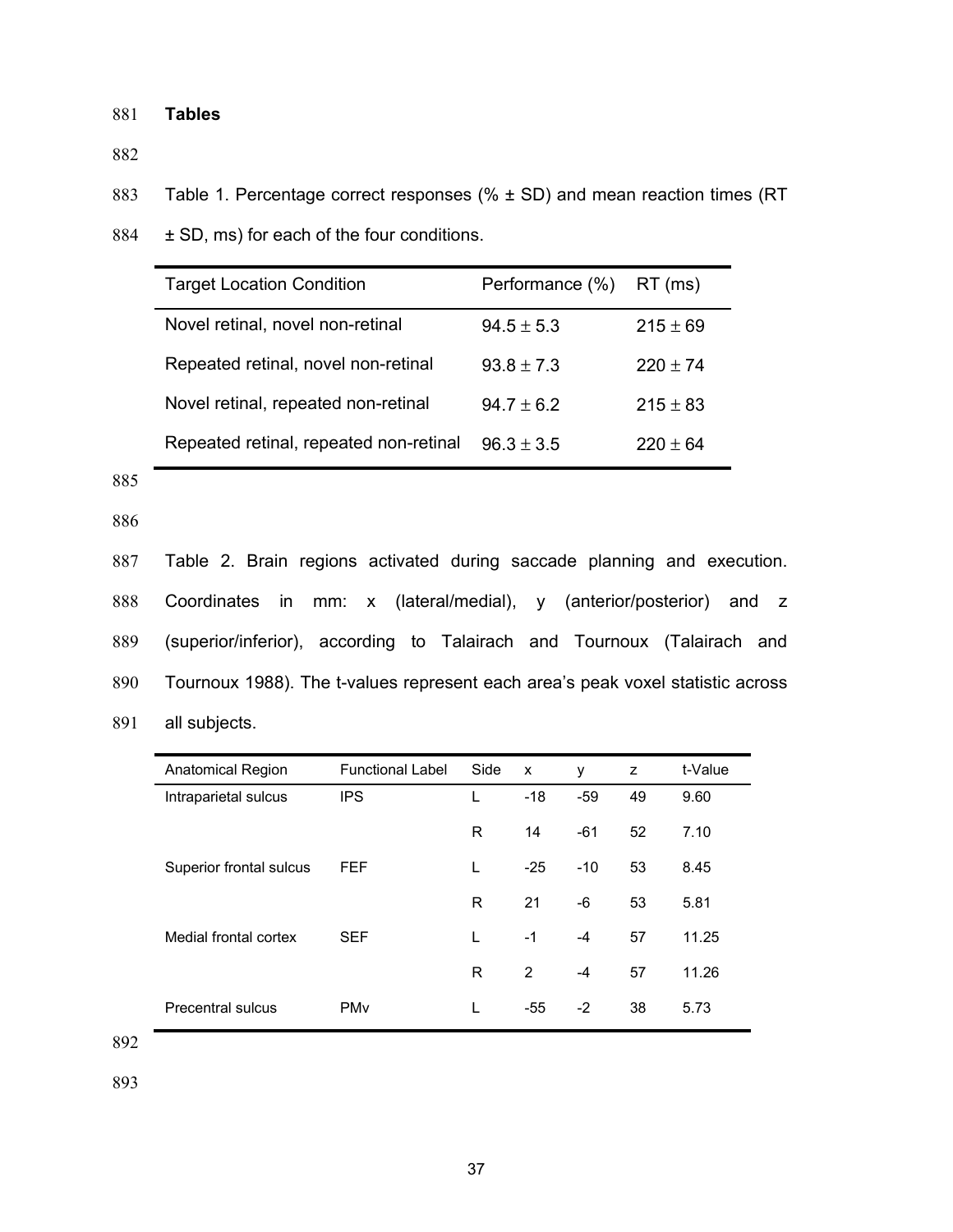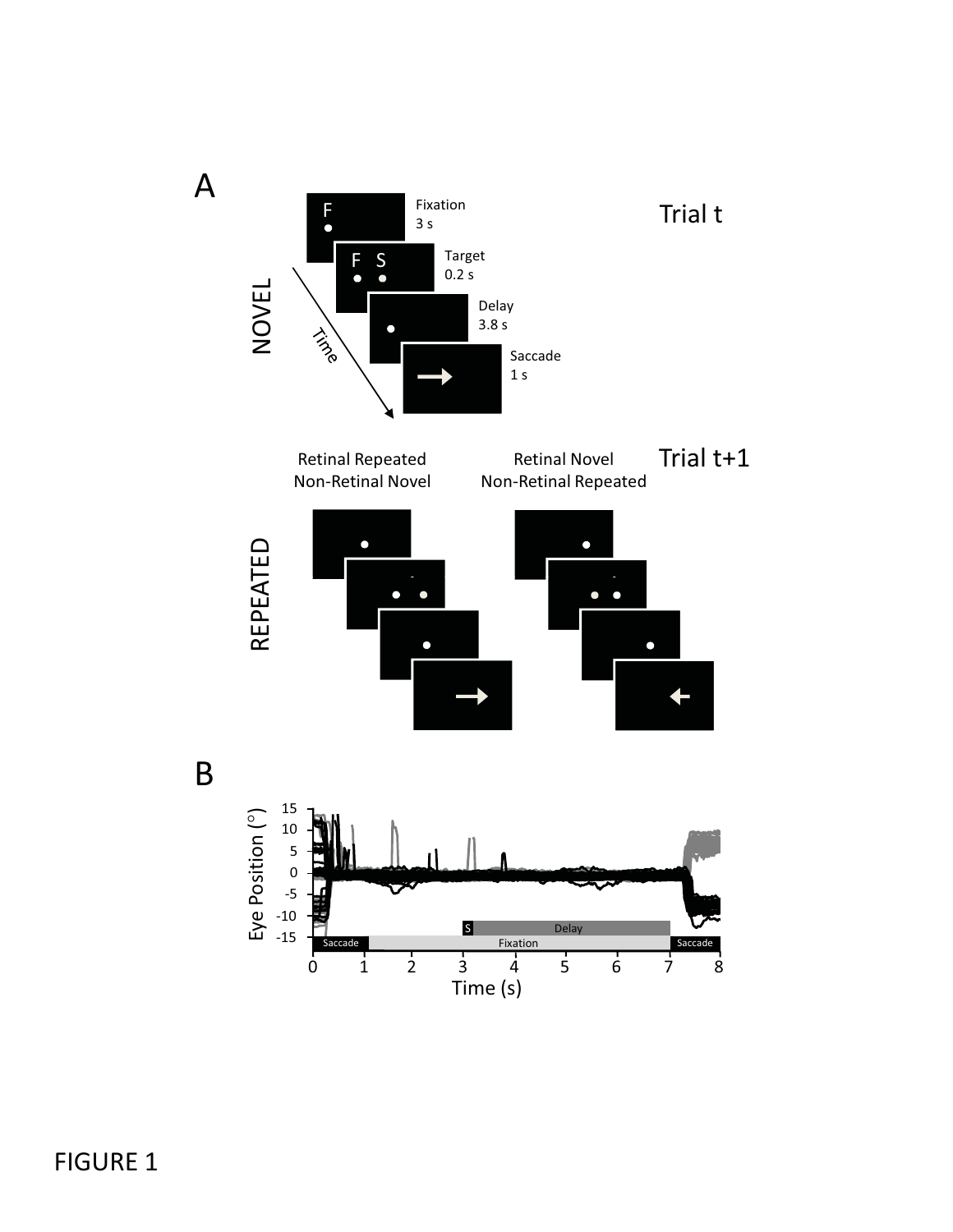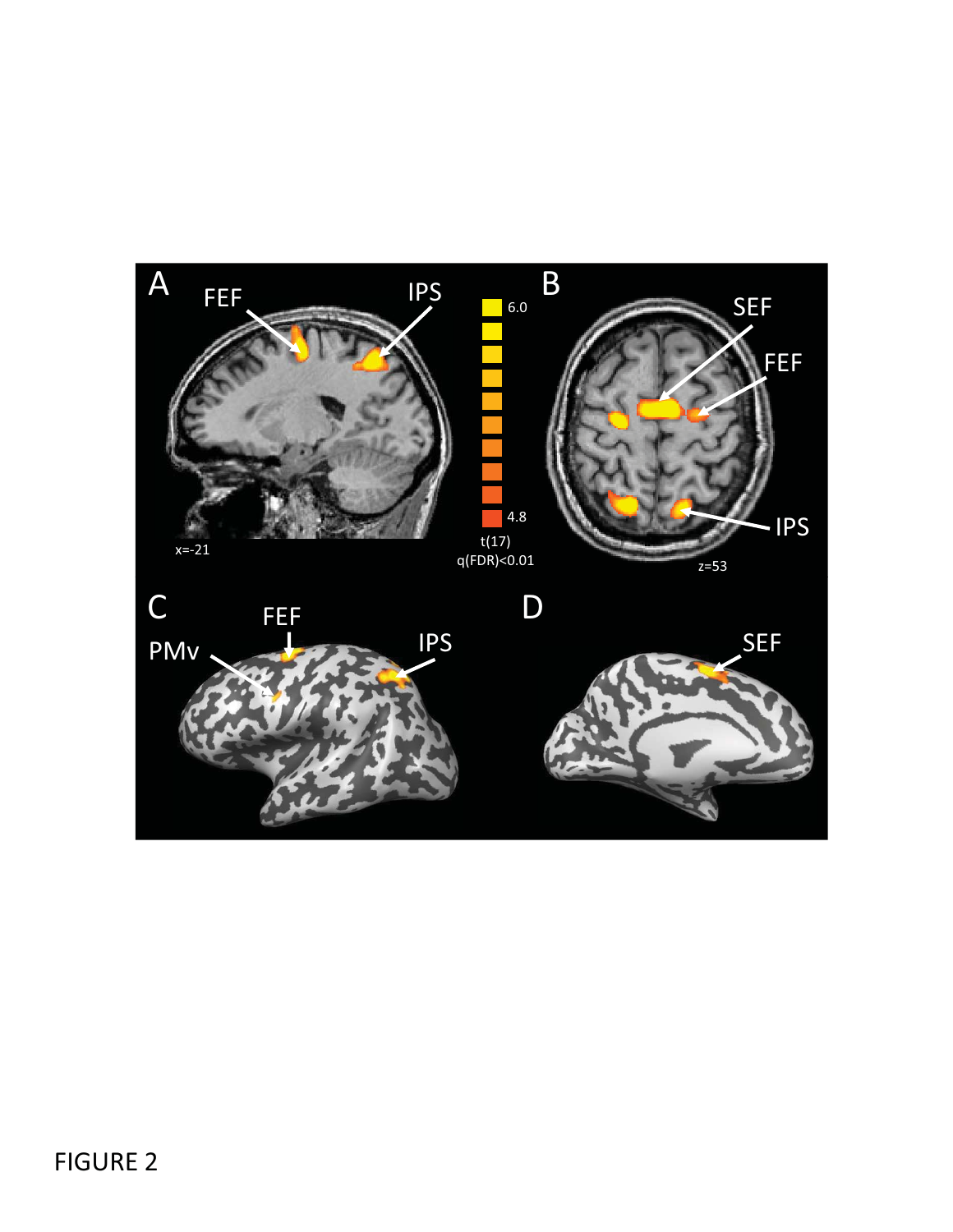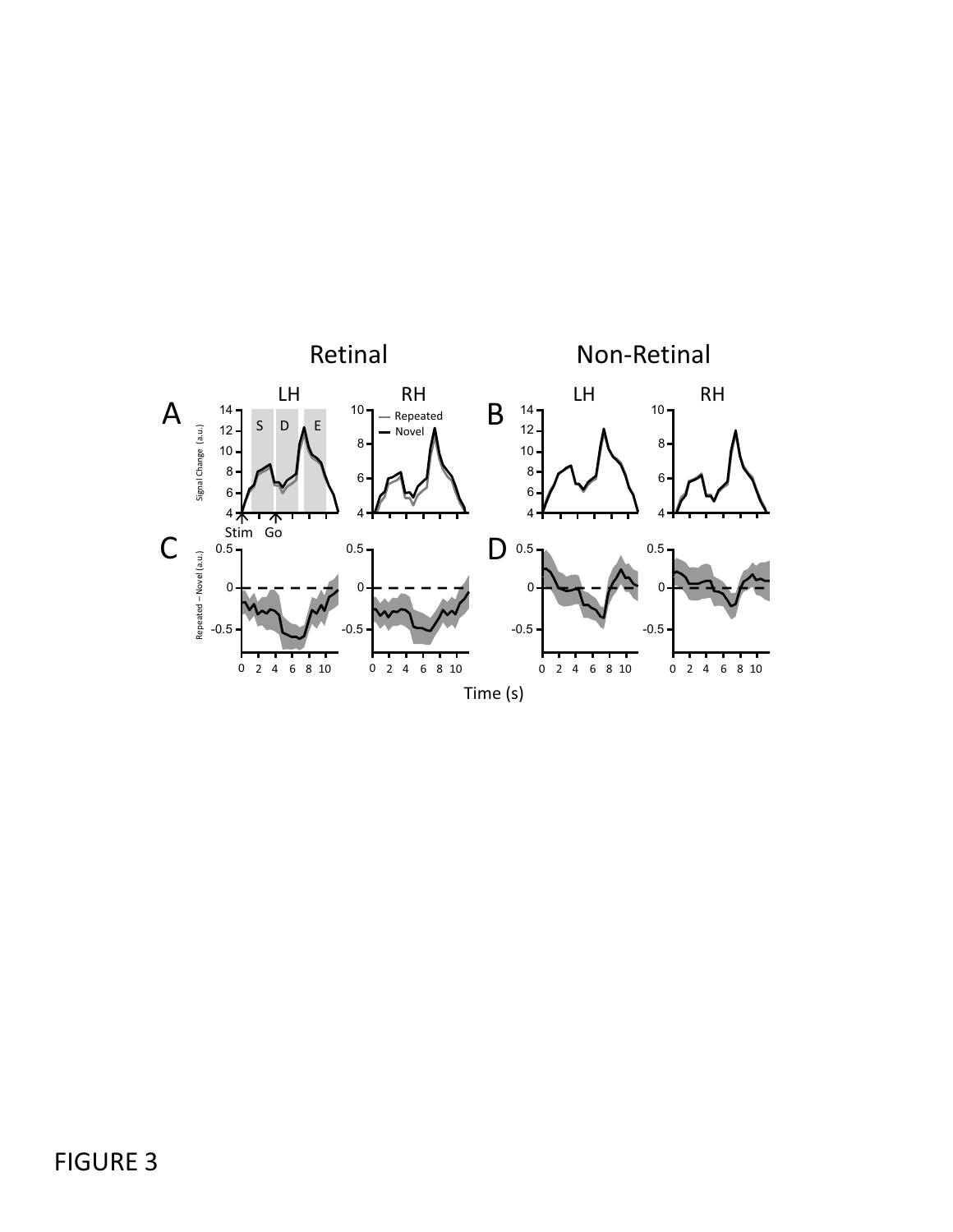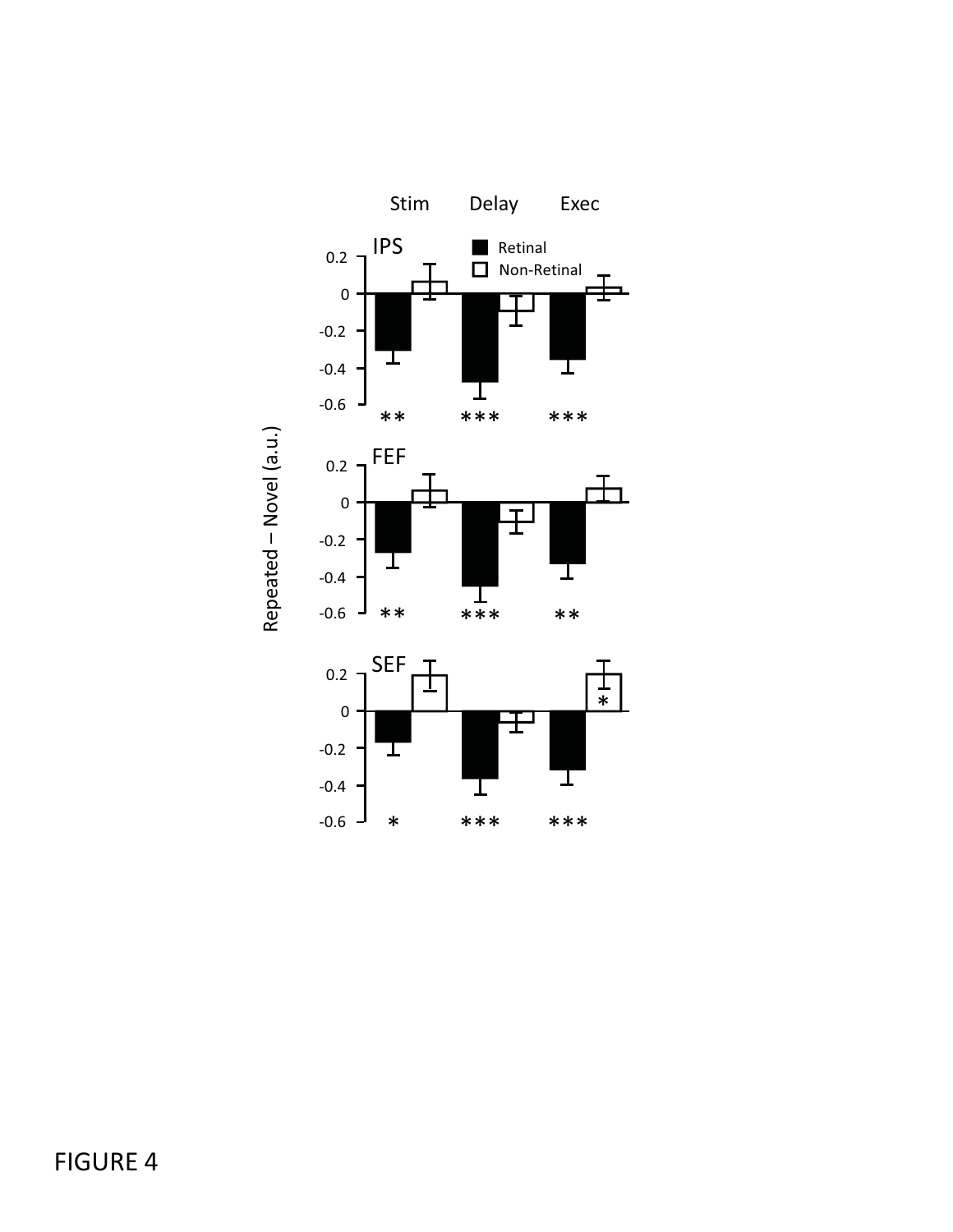

Reference Frame Index